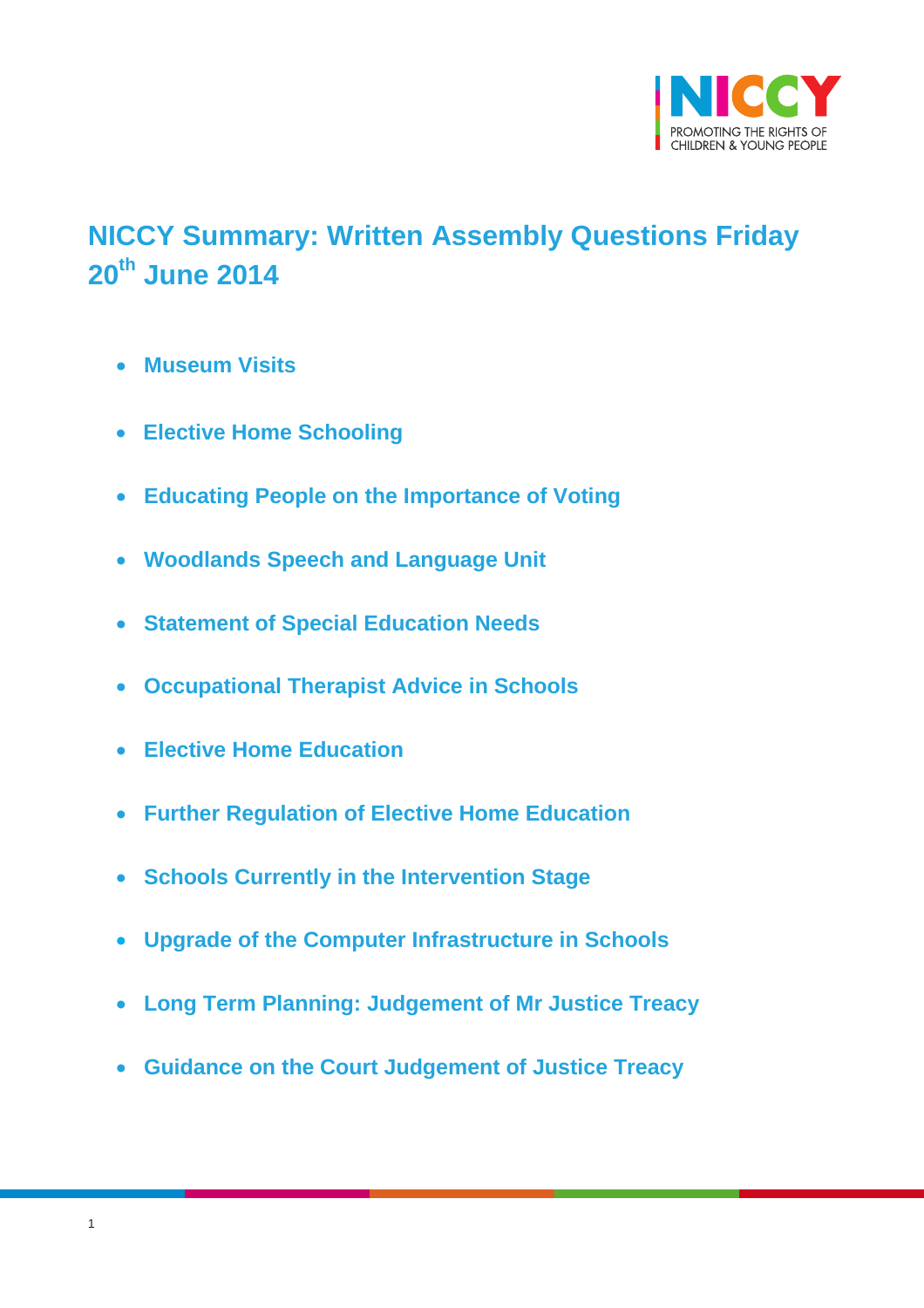

- **[Protocol to Deal with Elluminate](#page-10-1)**
- **[Middletown Centre Support](#page-11-0)**
- **[Allocations of Pre-School Places for September 2014](#page-12-0)**
- **[Extraordinary Ventures of North Carolina](#page-13-0)**
- **[Health Service: Cost of Welfare Reform](#page-15-0)**
- **[Mental Health Service Provision](#page-16-0)**
- **[Teenage Dating Violence](#page-17-0)**
- **[Associated Sexual Charges in which Trafficking was Included](#page-18-0)**
- **[Sexual Offences Act 2003: Victims](#page-19-0)**
- **[The Homelessness Monitor Northern Ireland](#page-20-0)**
- **[Level of Homelessness](#page-22-0)**
- **[Criteria Used by the Charity Commission](#page-24-0)**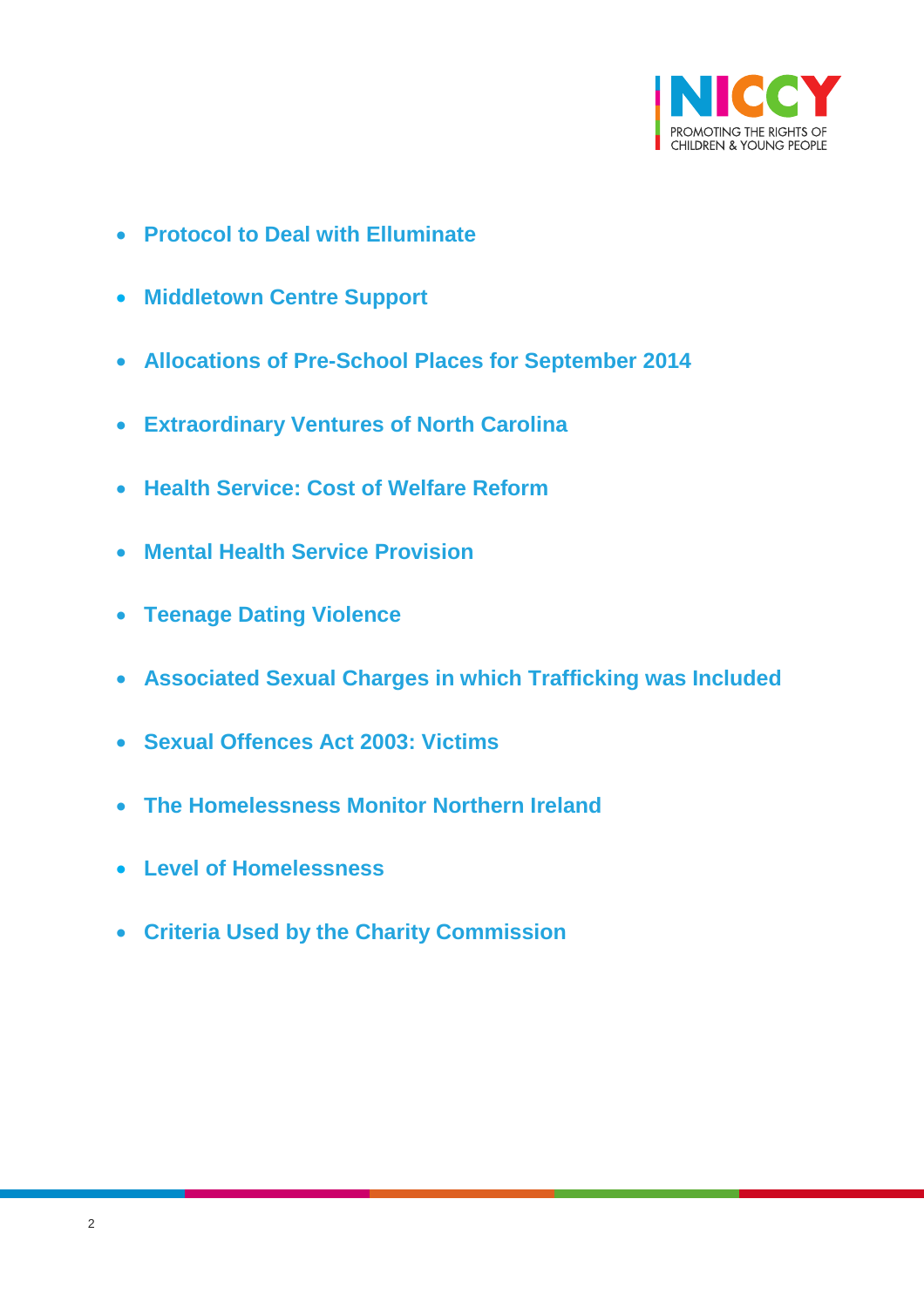

# **Department of Culture, Arts and Leisure**

### <span id="page-2-0"></span>**Museum Visits**

**Mr McNarry** asked the Minister of Culture, Arts and Leisure, in light of the Triennial Review into participation in culture, arts and leisure showing that 55 per cent of young people visited a national museum last year, what action she is taking to increase this figure.

(AQO 6391/11-15)

**Ms Ní Chuilín:** I am pleased that the 'Young Persons' Behaviour and Attitudes Survey' which the member refers to has shown an increase in the number of young people visiting a National Museum from 46% in 2007 to 55% in 2013. The Annual Continuous Household Survey also shows an increase amongst all individuals from 24% in 2007/08 to 35% in 2013/14. This has been possible as a result of the increased outreach work that National Museums has undertaken amongst young people particularly those from socially deprived backgrounds.

In the last financial year I was pleased to provide an additional £306k which allowed National Museums to take forward 18 projects targeted at those most in need. These initiatives have been a success with almost 14,000 people attending and taking part in the different projects. This excellent work was recognised last week when National Museums won two awards at the DCAL Learning Forum. These awards recognised creative approaches to education and lifelong learning.

In the coming financial year National Museums is focused on attracting visitors from the 20% most deprived areas in the north; including providing free admission to paid-for sites for 5,000 households and an aim to achieve 35-40% audiences from lower income households as well as increasing access to collections and outreach engagement initiatives. National Museums will also deliver 45,000 formal learning visitor events. 7,000 of these are for of children from areas of multiple deprivation.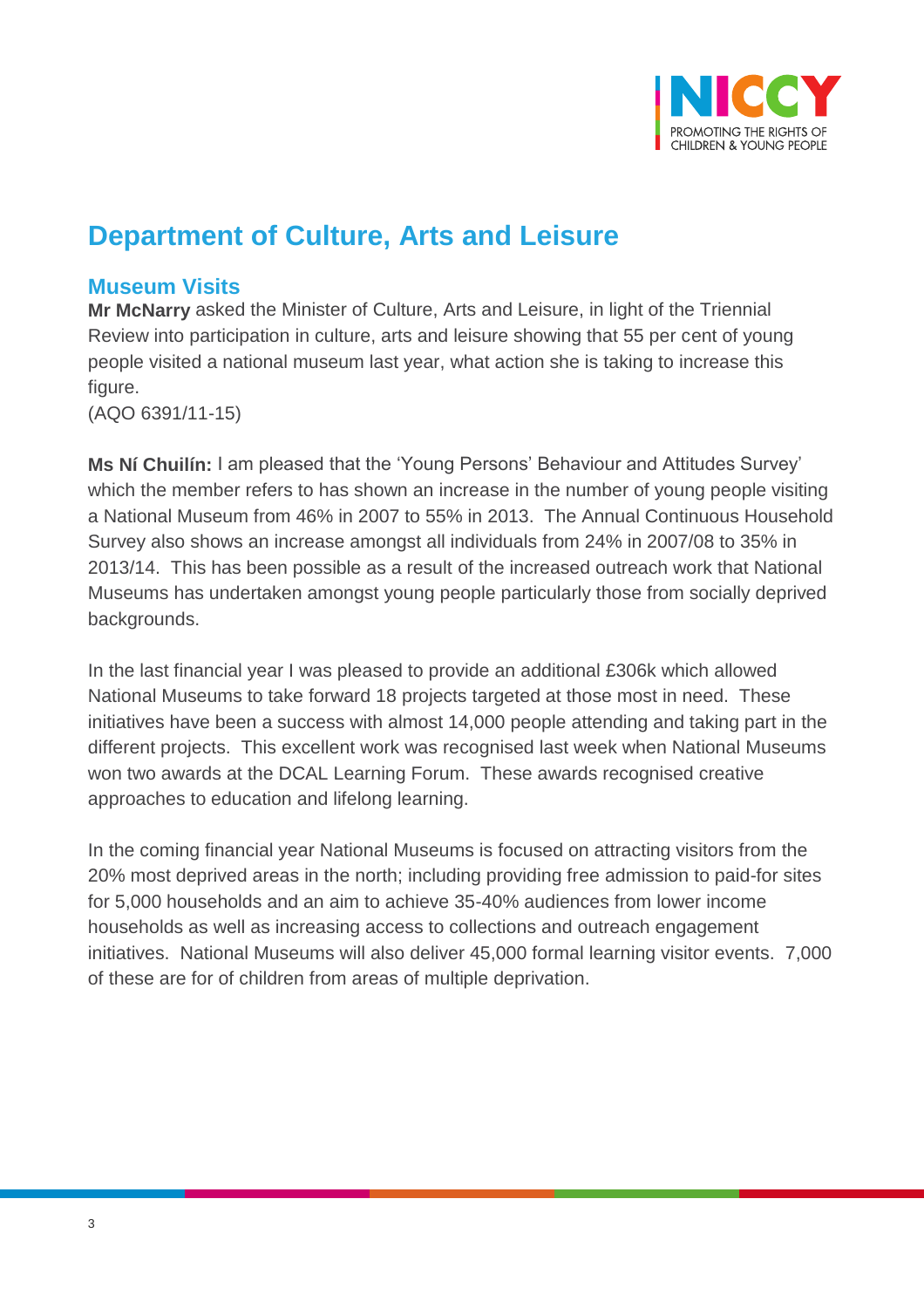

In the coming year National Museums also plan to develop a range of new strategies aimed at increasing general participation in the Museums Sector. However more can be done and the challenge that I have set The Trustees is to find new and innovative ways of reaching and meaningfully engaging with those who do not traditionally come to museums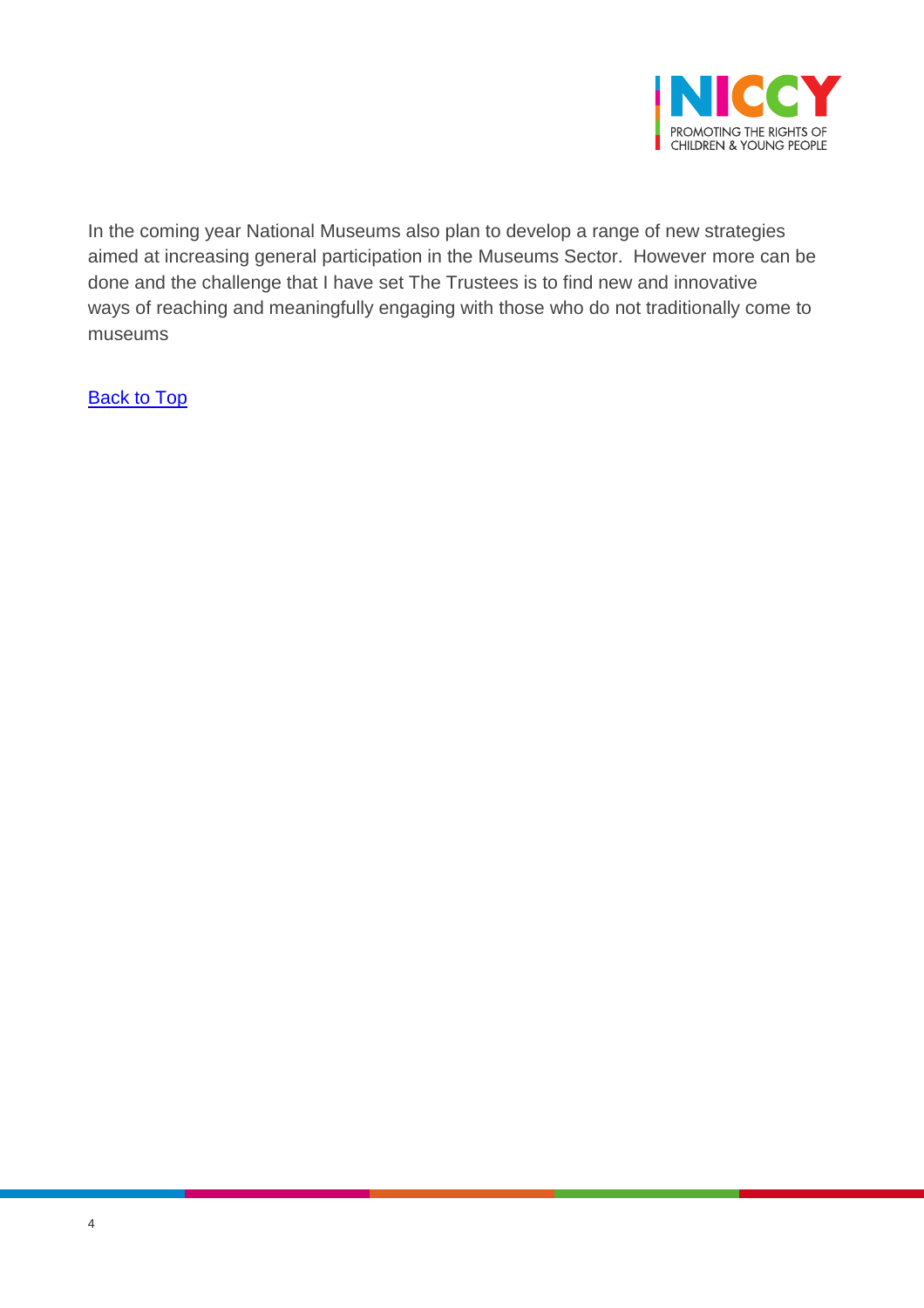

# **Department of Education**

# <span id="page-4-0"></span>**Elective Home Schooling**

**Mrs Dobson** asked the Minister of Education, in relation to the consultation by Education and Library Boards on Elective Home Schooling, what prompted the Northern Education and Library Board to seek legal advice on this issue; and who provided this legal advice. (AQW 33838/11-15)

**Mr O'Dowd:** I understand that in light of legal advice received by one of the Education and Library Boards (ELBs) following litigation in which an issue surrounding home education arose, the ELBs decided to review their arrangements for ensuring that the parents of children and young people who are electively home educated provide an efficient full time education for their children appropriate to their age, ability, aptitude and any special educational needs they may have. The Boards may seek legal advice from in-house experts or through Counsel as may be considered appropriate.

[Back to Top](#page-0-0)

## <span id="page-4-1"></span>**Educating People on the Importance of Voting**

**Mr Weir** asked the Minister of Education whether his Department has had any discussions with the Electoral Commission, or other organisations, in relation to educating people on the importance of voting. (AQW 33851/11-15)

**Mr O'Dowd:** While my Department has not had any recent discussions with the Electoral Commission, or other organisations, regarding educating young people on the importance of voting, it does encourage schools to play their part in the electoral registration process by completing the annual returns to the Chief Electoral Officer and by facilitating the visits to schools of Electoral Office staff. Throughout the curriculum there are also a number of opportunities for pupils to explore and discuss the issue of voting.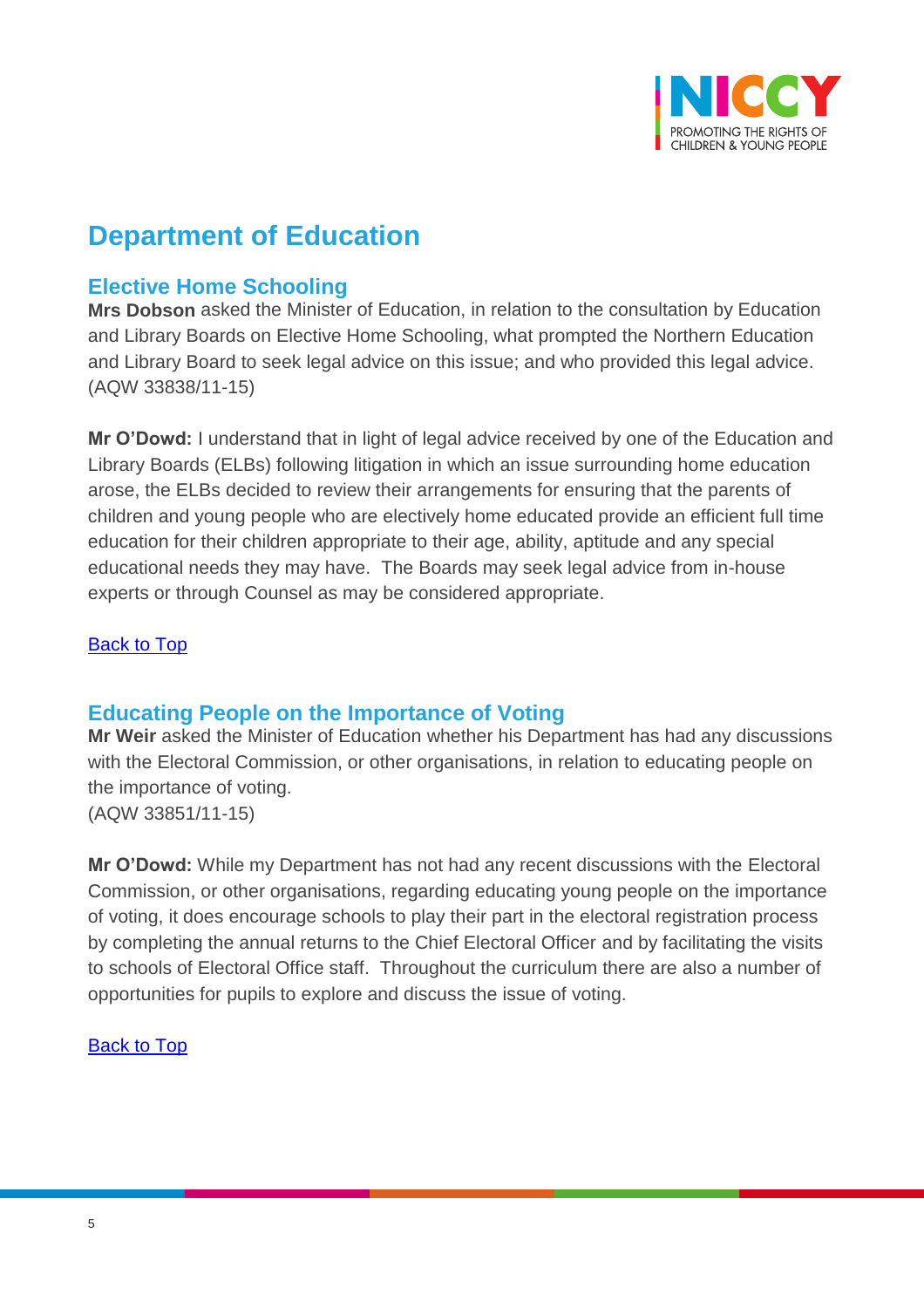

# <span id="page-5-0"></span>**Woodlands Speech and Language Unit**

**Mr Campbell** asked the Minister of Education to detail the range of opinions expressed in the consultation on the proposal to close Woodlands Speech and Language Unit at the Belmont site in Londonderry. (AQW 33928/11-15)

**Mr O'Dowd:** I approved Development Proposals 233-236 on 16 September 2013. These relocate the current four classes at the Woodlands Unit to two at Ebrington Primary School and two at St Anne's Primary School, both in Derry City, and extend the service by approving two new classes at Ballykelly Primary School.

The Development Proposal submission which includes a summary of the opinions expressed in the consultation is available on the Department of Education website at: [http://www.deni.gov.uk/dp233-236\\_woodlands\\_unit\\_-\\_copy\\_of\\_submission.pdf](http://www.deni.gov.uk/dp233-236_woodlands_unit_-_copy_of_submission.pdf)

### [Back to Top](#page-0-0)

## <span id="page-5-1"></span>**Statement of Special Education Needs**

**Mr Agnew** asked the Minister of Education should a Statement of Special Education Needs state that a child requires

- (i) speech and language therapy;
- (ii) occupational therapy; and
- (iii) physiotherapy,

to detail

(i) the responsibility of the Education and Library Board to provide therapy; and

 (ii) the timeframe a child can reasonably expect to receive such treatments. (AQW 33956/11-15)

**Mr O'Dowd:** The Education and Library Boards have advised that, as outlined in the Code of Practice on the Identification and Assessment of Special Educational Needs, prime responsibility for the provision of therapeutic services, following the issue of a statement of special educational needs (SEN), rests with health and social services. Where a statement specifies such therapy as educational provision in part three of the statement of SEN and this is not provided by a health authority, ultimate responsibility for ensuring that the provision is made rests with the ELB.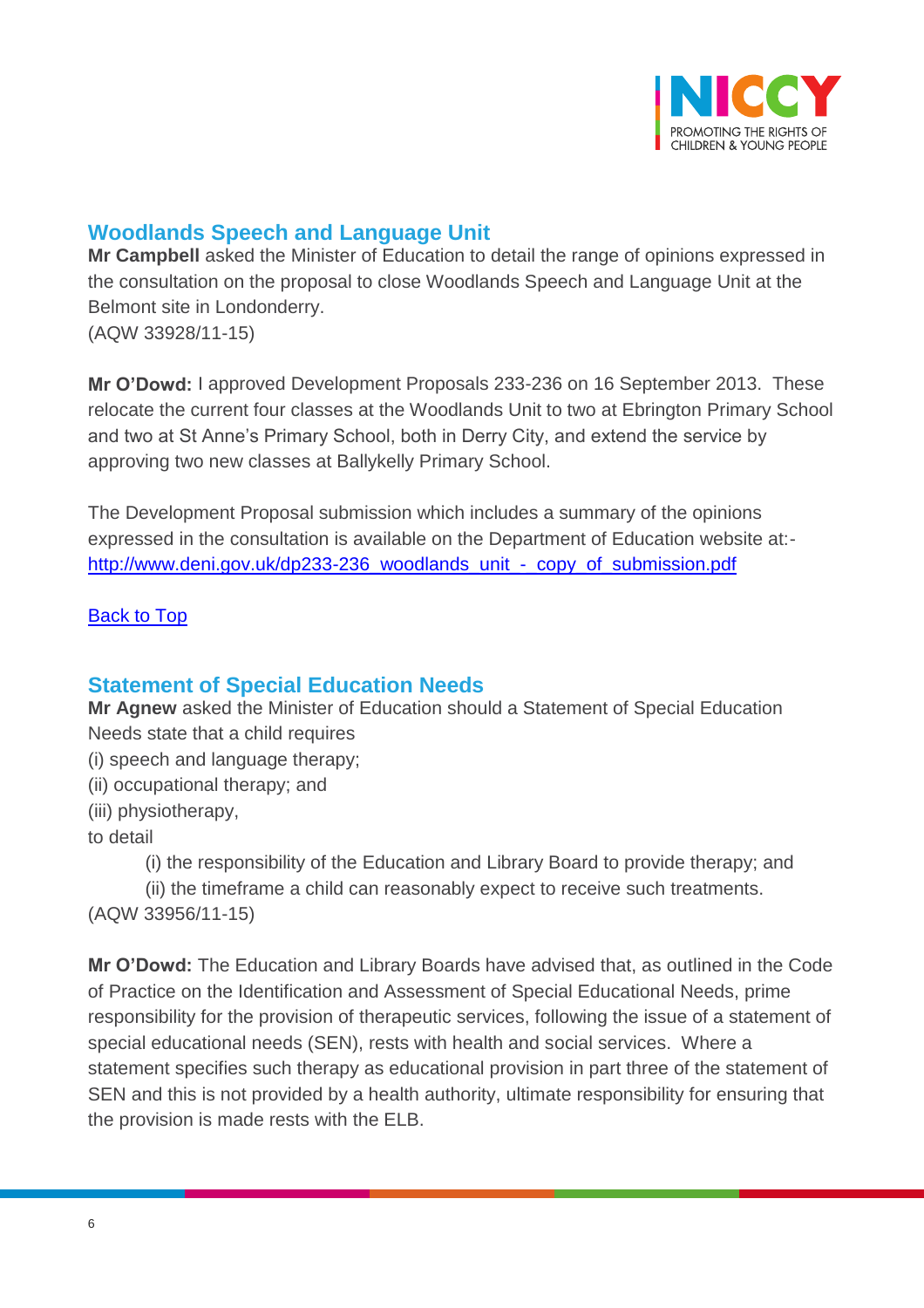

Agencies work together so that this support is provided as soon as possible following the issue of a statement of SEN. However the timeframe in which a child will normally receive therapy support is beyond the immediate control of the ELB.

### [Back to Top](#page-0-0)

## <span id="page-6-0"></span>**Occupational Therapist Advice in Schools**

**Mr Agnew** asked the Minister of Education to detail the requirement on schools to act on advice provided by occupational therapists in respect of the support required by a child to meet their education needs. (AQW 33957/11-15)

**Mr O'Dowd:** The Education and Library Boards have advised that if an occupational therapist recommends a programme of support to be provided by a school there is a legal requirement, as detailed in the Special Educational Needs and Disability (NI) Order 2005, upon the school that the child is not discriminated against because of their disability.

While there is no legal requirement for the school to act on the occupational therapists advice schools do have a responsibility to liaise with therapists to consider their recommendations and in most cases will act on the advice of an occupational therapist.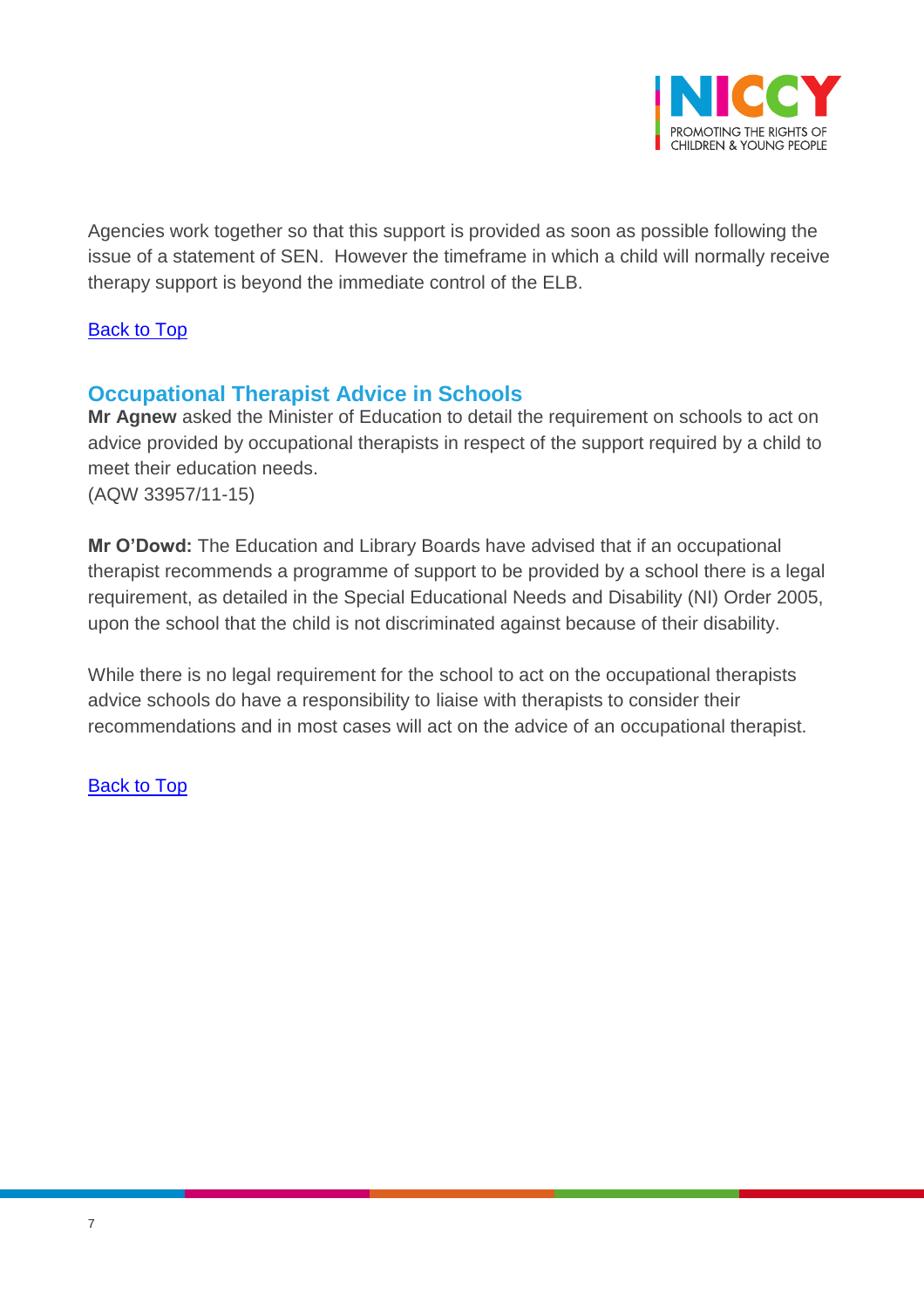

# <span id="page-7-0"></span>**Elective Home Education**

**Mr Allister** asked the Minister of Education, in light of the intention to further regulate Elective Home Education, what assessment has been conducted in respect of achievements and outcomes for children educated in this way; and what was the result of this assessment.

(AQW 33974/11-15)

**Mr O'Dowd:** There is no intention to further regulate home education at the present time. The Education and Library Boards (the Boards) have directly prepared guidance in relation to home education which reflects their existing legislative responsibilities and are currently consulting on that guidance. The outcome of the consultation process will be of assistance in informing any future proposals in this regard.

The Boards have confirmed that they do not undertake assessments of the achievements and outcomes of children who are educated at home.

#### **[Back to Top](#page-0-0)**

## <span id="page-7-1"></span>**Further Regulation of Elective Home Education**

**Mr Allister** asked the Minister of Education, in light of the intention to further regulate Elective Home Education, why it is appropriate to subject this sector to more frequent inspections than other sectors. (AQW 33975/11-15)

**Mr O'Dowd:** There is no intention to regulate further home education at present. The Education and Library Boards (the Boards) have directly prepared guidance in relation to home education which reflects their existing legislative responsibilities and are currently consulting on that guidance. The outcome of the consultation process will be of assistance in informing any future proposals in this regard.

The Boards have advised that they do not undertake inspections of home education and that the draft home education guidance document does not include any reference to an inspection process.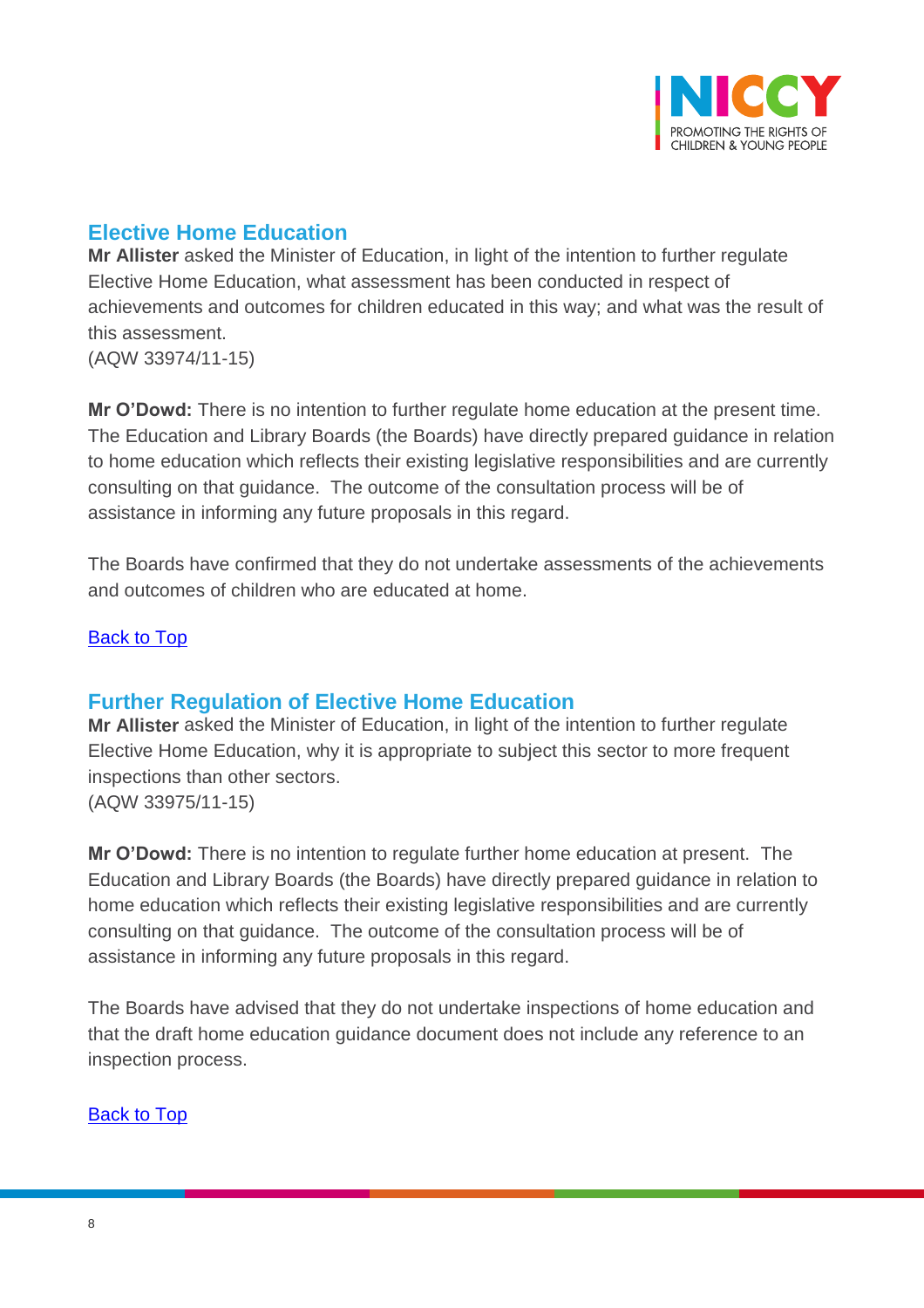

# <span id="page-8-0"></span>**Schools Currently in the Intervention Stage**

**Mr Weir** asked the Minister of Education to list the schools currently in the intervention stage.

(AQW 34131/11-15)

**Mr O'Dowd:** As at 13 June 2014 the following schools, for which inspection reports have been published, were in formal intervention.

#### **School**

- Ballee Community High School, Ballymena
- Crumlin Integrated College<sup>\*1</sup>
- Dundonald High School
- Dunluce School, Bushmills
- Edenbrooke Primary School, Belfast
- Euston Street Primary School, Belfast
- Glenwood Primary School, Belfast
- Harryville Primary School, Ballymena
- Kirkinriola Primary School, Ballymena
- Laurelhill Community College, Lisburn
- Monkstown Community School
- Movilla High School, Newtownards
- Nettlefield Primary School, Belfast\*1
- Orangefield High School, Belfast
- Springhill Primary School, Belfast
- St Michael's Grammar School, Lurgan\*1
- Tullygally Primary School, Lurgan
- Wheatfield Primary School, Belfast

\*1 These schools have had recent follow-up inspections and the Education and Training Inspectorate has reported that overall the quality of education provided is satisfactory or better. The Department is currently considering whether these schools can exit the Formal Intervention Process.

A list of schools in formal intervention during the current school year is published on the Department of Education website. The list can be accessed via the following link: [http://www.deni.gov.uk/mw\\_schools\\_in\\_the\\_formal\\_intervention\\_process\\_8\\_may\\_2014.pdf](http://www.deni.gov.uk/mw_schools_in_the_formal_intervention_process_8_may_2014.pdf)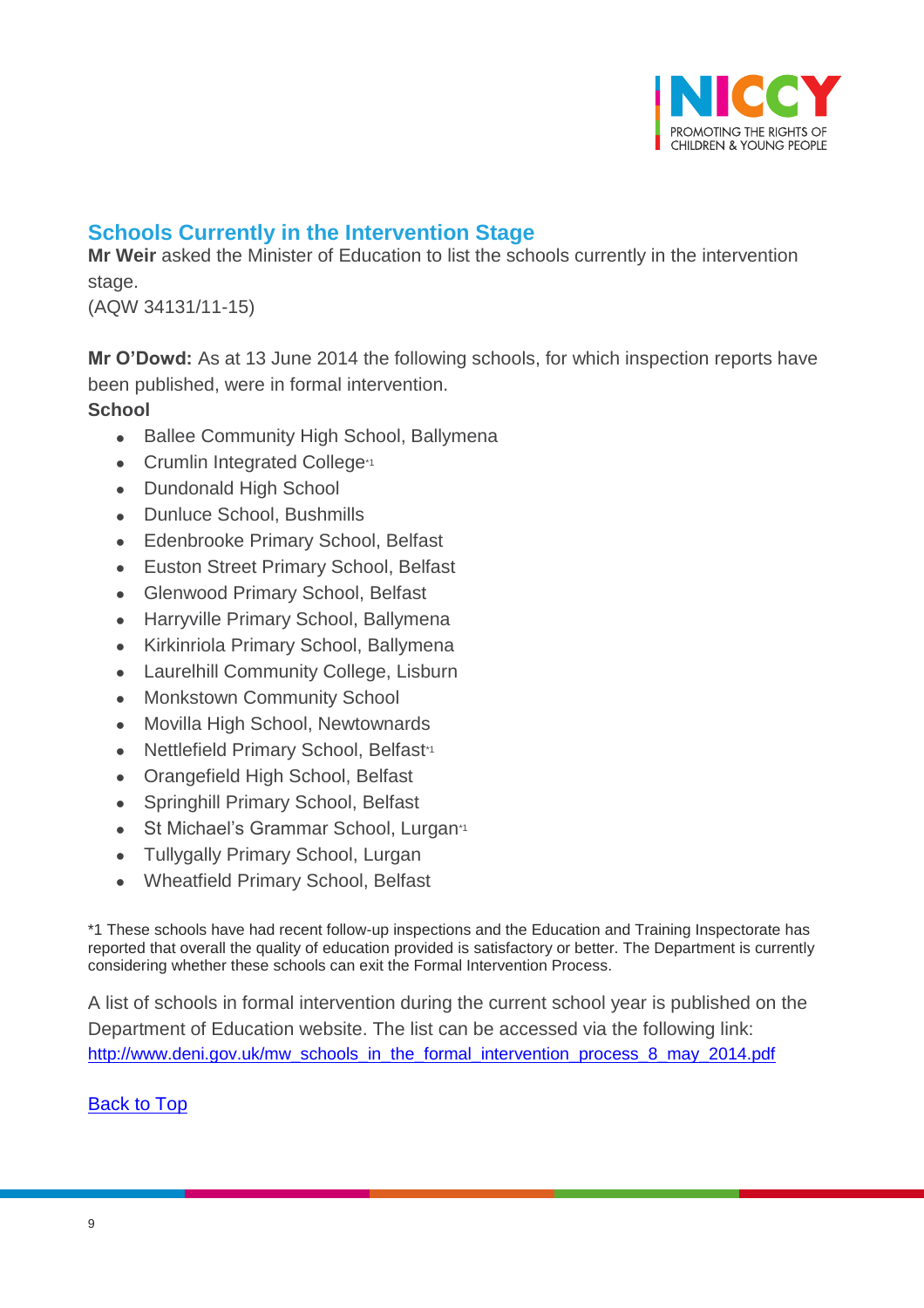

# <span id="page-9-0"></span>**Upgrade of the Computer Infrastructure in Schools**

**Mr Hazzard** asked the Minister of Education for an update on the recent transformation process to upgrade the computer infrastructure in schools. (AQW 34151/11-15)

**Mr O'Dowd:** By Friday 13th June, approximately 70% of schools had their C2k Local Area Network (LAN) upgrade completed, the LAN upgrade being the final part of the transformation process being undertaken in schools.

By the end of June, 77 % will be completed with the remaining schools scheduled for transformation over the summer break. Many of the schools being installed in July and August requested a summer date so that their school could avoid any disruption during the term and C2k and Capita have worked with schools to facilitate this.

### [Back to Top](#page-0-0)

## <span id="page-9-1"></span>**Long Term Planning: Judgement of Mr Justice Treacy**

**Mr Kinahan** asked the Minister of Education when he will publish his Department's senior counsel's opinion on the Judgement of Mr Justice Treacy on his Department's approach to long term planning.

(AQW 33962/11-15)

**Mr O'Dowd**: Mr Justice Treacy's judgement clarified the scope of the Article 64 (1) of the Education Reform (NI) Order 1989 duty, following a judicial review brought by Drumragh Integrated College. The Court rejected the argument by the Applicants that the Area Planning process was unlawful. Legal opinion provided in relation to the case is privileged and will not be published.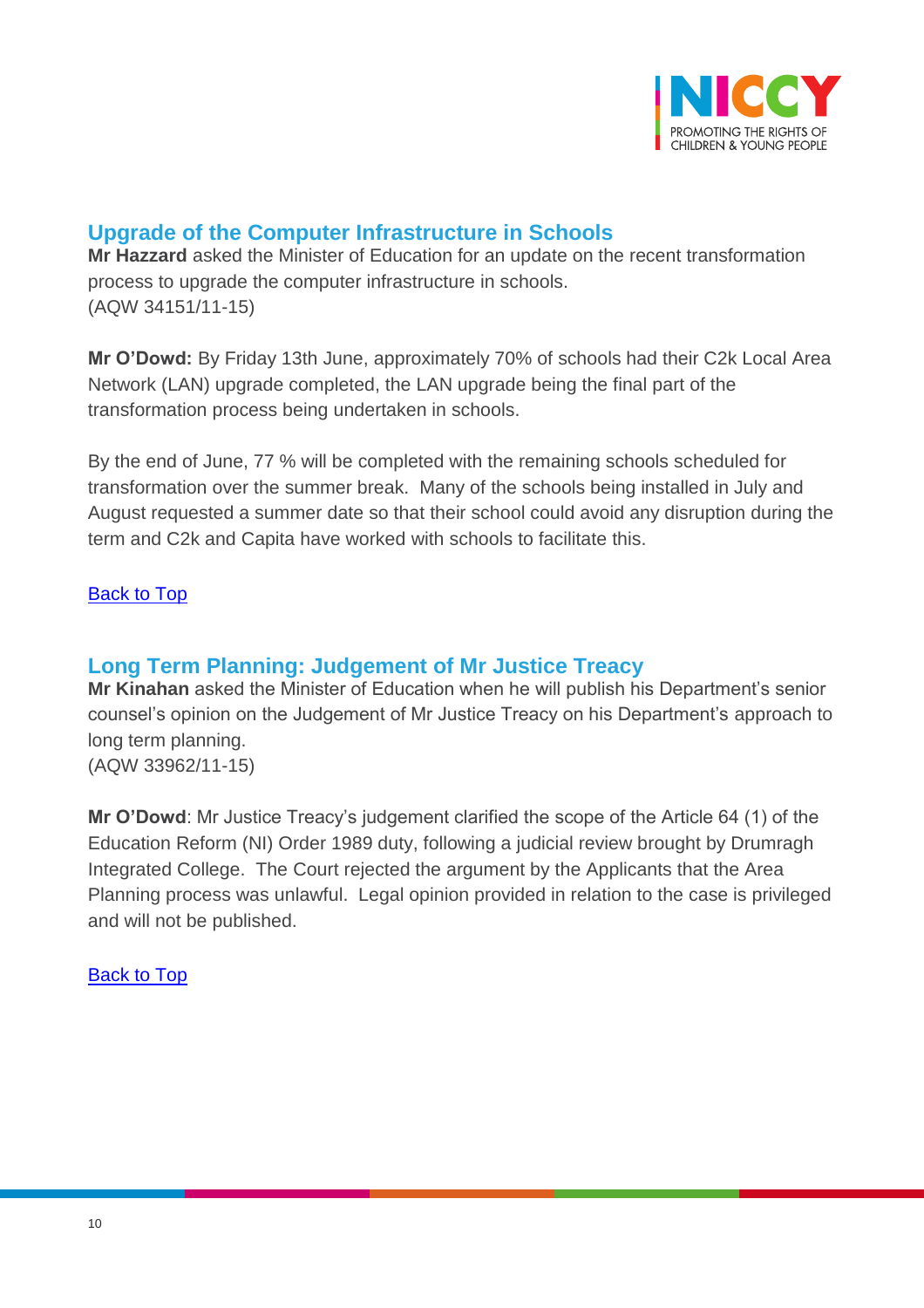

# <span id="page-10-0"></span>**Guidance on the Court Judgement of Justice Treacy**

**Mr Kinahan** asked the Minister of Education when he will be issuing guidance based on the court judgement of Justice Treacy in relation to Article 64(1) of the Education Reform (NI) Order 1989; and to whom will the guidance be issued. (AQW 33963/11-15)

**Mr O'Dowd:** The court judgement has provided clarity as to whom the Article 64 (1) duty is owed. In light of this clarification I will review the internal guidance to my Officials to ensure this is consistent with the judgement.

[Back to Top](#page-0-0)

# <span id="page-10-1"></span>**Protocol to Deal with Elluminate**

**Mr Flanagan** asked the Minister of Education for an update on the introduction of a protocol to deal with Elluminate. (AQW 33968/11-15)

**Mr O'Dowd:** I understand that development of the protocol is progressing and both management and union side are working to resolve any outstanding issues. This is a complex issue and one that needs time for full consideration from all perspectives to ensure that a workable solution is put in place regarding the use of the Elluminate software.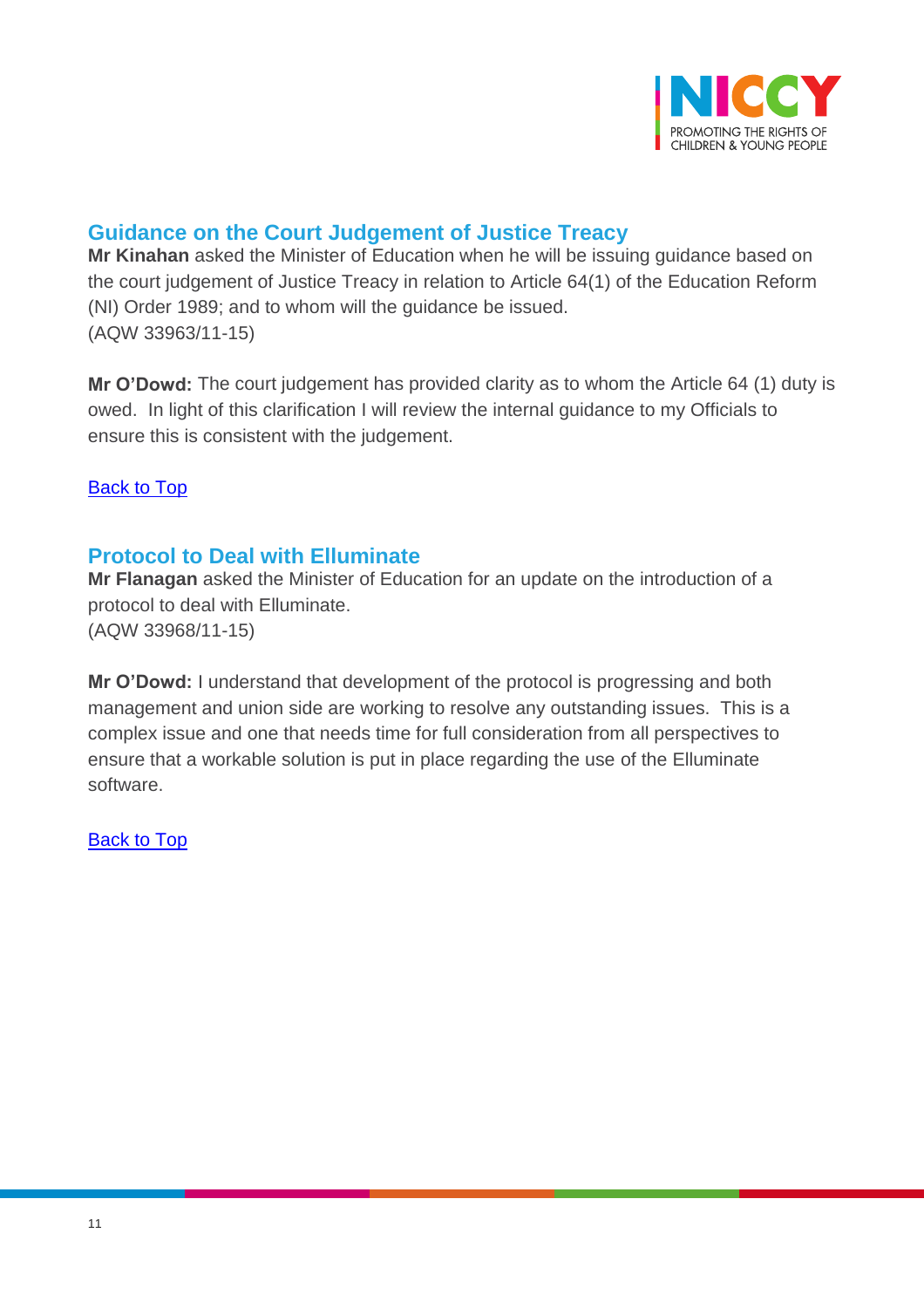

# <span id="page-11-0"></span>**Middletown Centre Support**

**Mr Storey** asked the Minister of Education to detail the number of

- (i) pupils;
- (ii) parents; and

(iii) professionals from

- (a) Northern Ireland; and
- (b) the Republic of Ireland, supported by the Middletown Centre in each of the last three years.

(AQW 34169/11-15)

**Mr O'Dowd:** The Chief Executive of the Middletown Centre for Autism (MCA) has confirmed that the number of pupils, parents and professionals who have been supported by MCA, in each of the last three financial years, in the north and south of Ireland, is as follows:

|         | <b>Pupils</b><br><b>North</b> | <b>Puplis</b><br>South | <b>Parents</b><br>North | <b>Parents</b><br>South | <b>Professionals</b><br>North | <b>Professionals</b><br>South |
|---------|-------------------------------|------------------------|-------------------------|-------------------------|-------------------------------|-------------------------------|
| 2011/12 | 10                            | 0                      | 710                     | 1.854                   | 3,171                         | 2,180                         |
| 2012/13 | 10                            | 0                      | 597                     | 2,261                   | 3,331                         | 2,024                         |
| 2013/14 | 33                            | 0                      | 895                     | 6.410                   | 2.962                         | 4,495                         |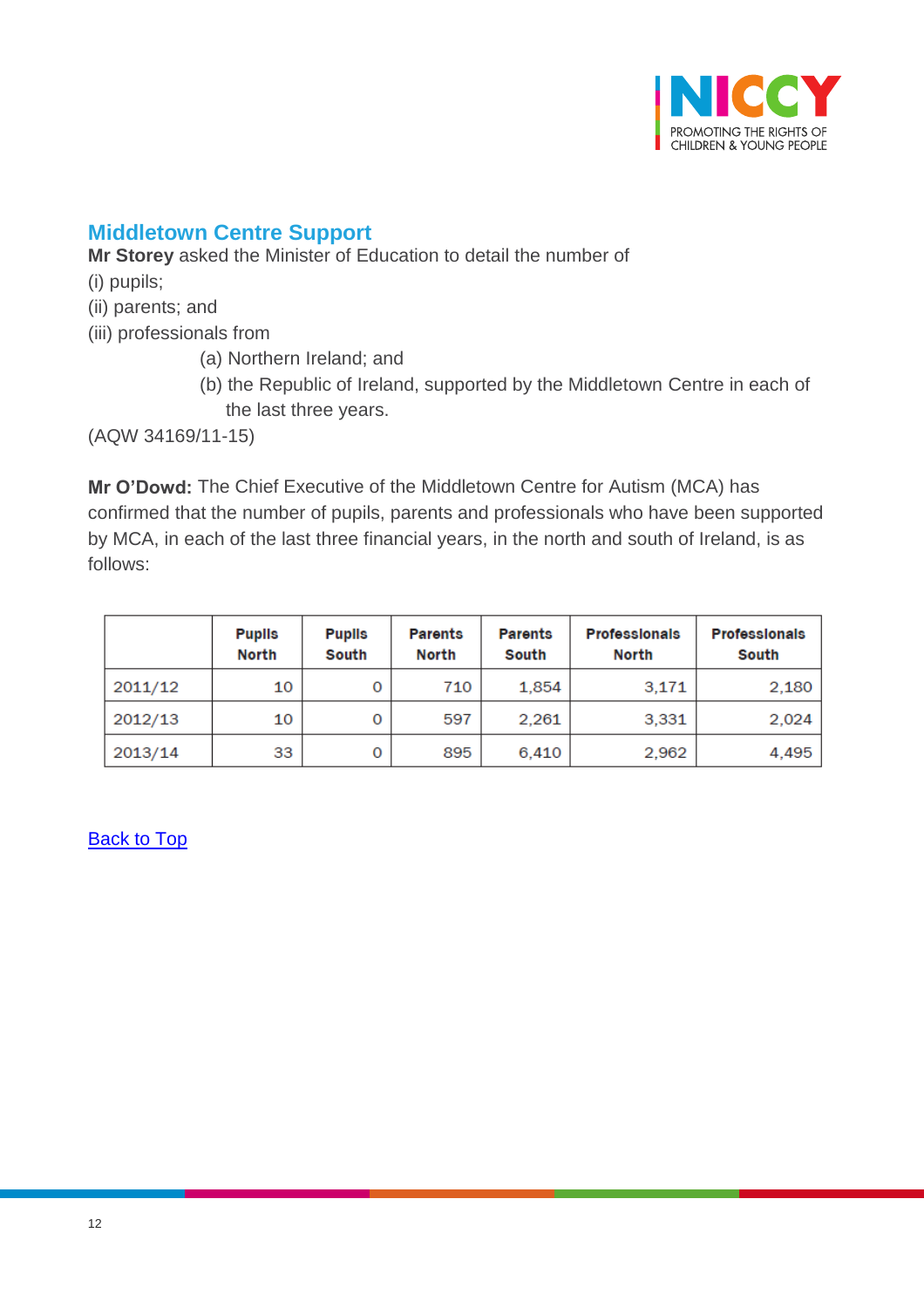

# <span id="page-12-0"></span>**Allocations of Pre-School Places for September 2014**

**Mr Weir** asked the Minister of Education how many children in each constituency have yet to be allocated a pre-school place for September 2014. (AQW 34085/11-15)

**Mr O'Dowd:** The Chief Executives of the Education and Library Boards (ELBs) have advised that 24 children, whose parents engaged fully with the pre-school application process to the end, have yet to be allocated a funded pre-school place. The table below provides this information on a constituency basis. Pre-school places remain available in each child's local area, should their parents wish to apply for them. I would, therefore, expect this number to fall in the coming weeks.

| <b>Constituency</b> | No. of Children Unplaced - June 2014 |
|---------------------|--------------------------------------|
| <b>East Belfast</b> | 13                                   |
| South Belfast       | 5                                    |
| North Down          | я                                    |
| Foyle               | ≏                                    |
| <b>Total</b>        | $\sqrt{24}$                          |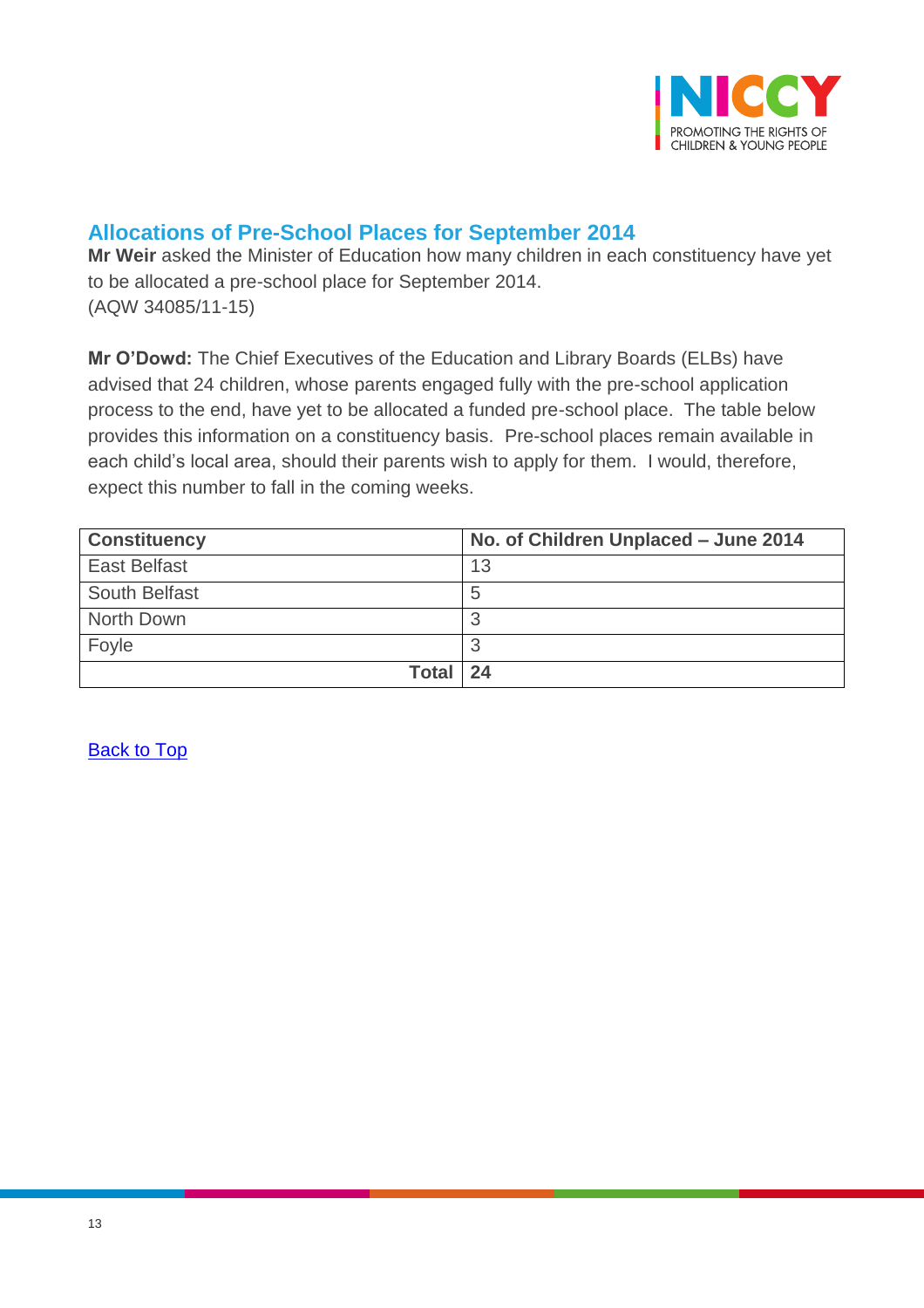

# **Department for Employment and Learning**

## <span id="page-13-0"></span>**Extraordinary Ventures of North Carolina**

**Mrs Dobson** asked the Minister for Employment and Learning whether he is aware of the work of the not-for-profit organisation Extraordinary Ventures of North Carolina who are creating employment opportunities for young adults with developmental disabilities, including those on the autism spectrum; and if he intends to bring forward a similar scheme to help local people who suffer from this disorder to find employment. (AQW 33777/11-15)

**Dr Farry (The Minister for Employment and Learning):** My Department was not aware of Extraordinary Ventures until now. It is worth noting that there are a number of similar employment operations being delivered throughout Northern Ireland, primarily through the social enterprise business model. Indeed, my Department, through the European Social Fund and the Disability Employment Service is directly supporting some of these schemes. Specifically, there are social enterprise businesses in operation that are providing services and products such as; catering and hospitality, arts and crafts, business administration support, as well as a very successful bottle sorting operation in Belfast. The common factor amongst all these social enterprise organisations is that they are directly employing people with disabilities, and specifically people with learning difficulties and those on the autism spectrum.

The Department for Employment and Learning is delighted to support such initiatives and will continue to encourage similar models of best practice. The Department's Disability Employment Service has extensive experience of working in partnership with a number of local organisations engaged in training adults with developmental disabilities; including those on the autistic spectrum and helping them move into and retain employment. Examples of effective partnership projects include; the design and publication of an employer booklet with The National Autistic Society; work with Queens University Autism Research and Treatment Centre, (QUART) to evaluate the Orchardville and NOW Project Able programme; developing referral and signposting partnerships with Specialisterne, a new Community Interest Company dedicated to providing IT job opportunities for people on the autistic spectrum; and working with the Northern Health and Social Care Trust to establish an Adult Autism Advisory Service in the Northern Trust Region.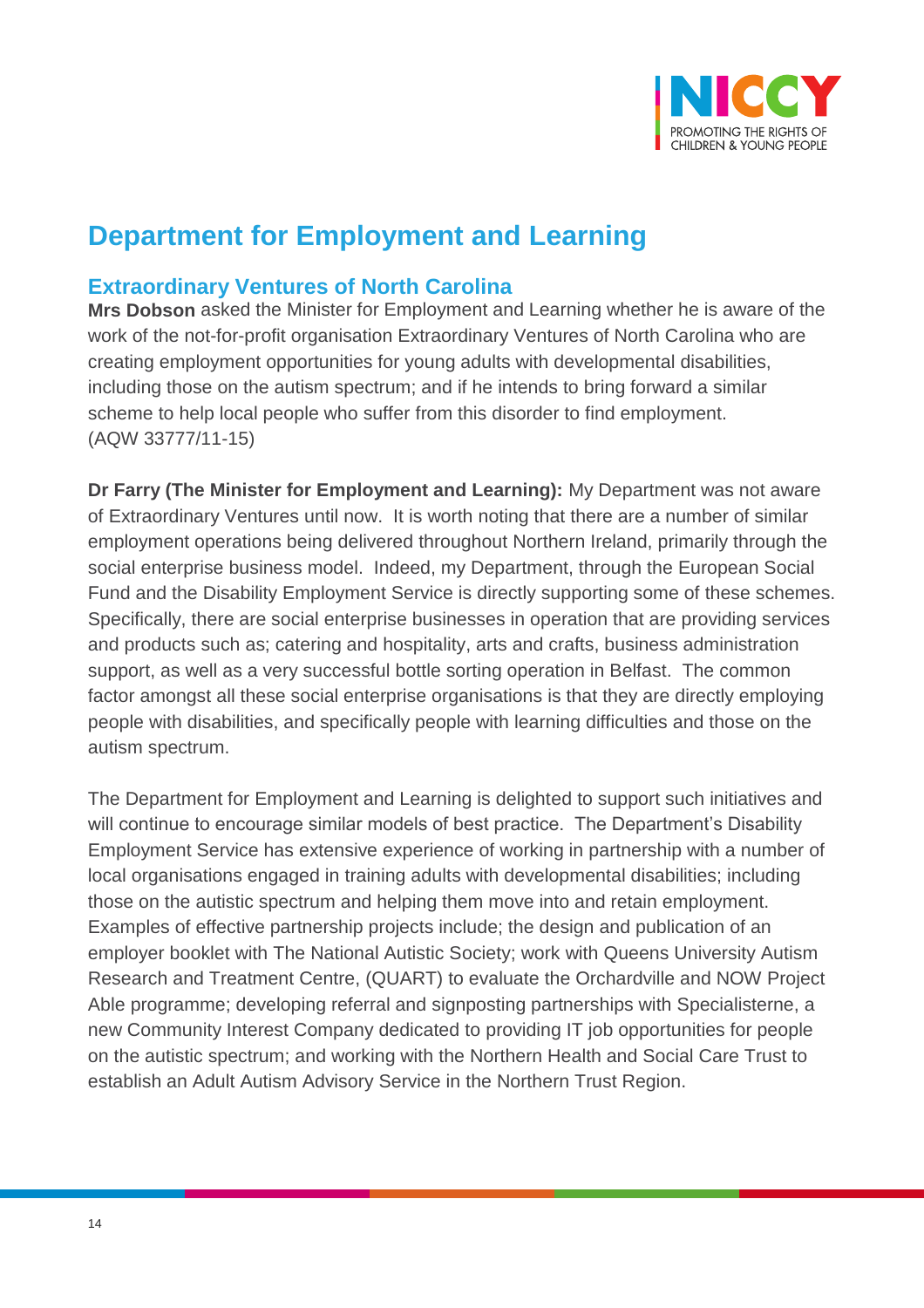

During the past two years, staff from the Disability Employment Service have worked very closely with local disability organisations and a number of employers to secure ring-fenced recruitment and employment opportunities for people with disabilities. This initiative resulted in a considerable number of successful job outcomes for the target applicant group, including people with autism or Asperger's syndrome.

It is critical that the Department, in conjunction with its partner organisations, tries to maximise the breadth of employment opportunities available to people with disabilities, and the ultimate aim is to help those who are capable of doing so, to secure employment in the open labour market where they become a valued member of a fully inclusive and diverse workforce.

Finally, the department's Occupational Psychology Service is currently working with colleagues from Analytical Services to examine research literature and rehabilitation projects on an international basis. This will provide greater opportunity to identify initiatives such as Extraordinary Ventures that may inform the service delivery landscape of the future.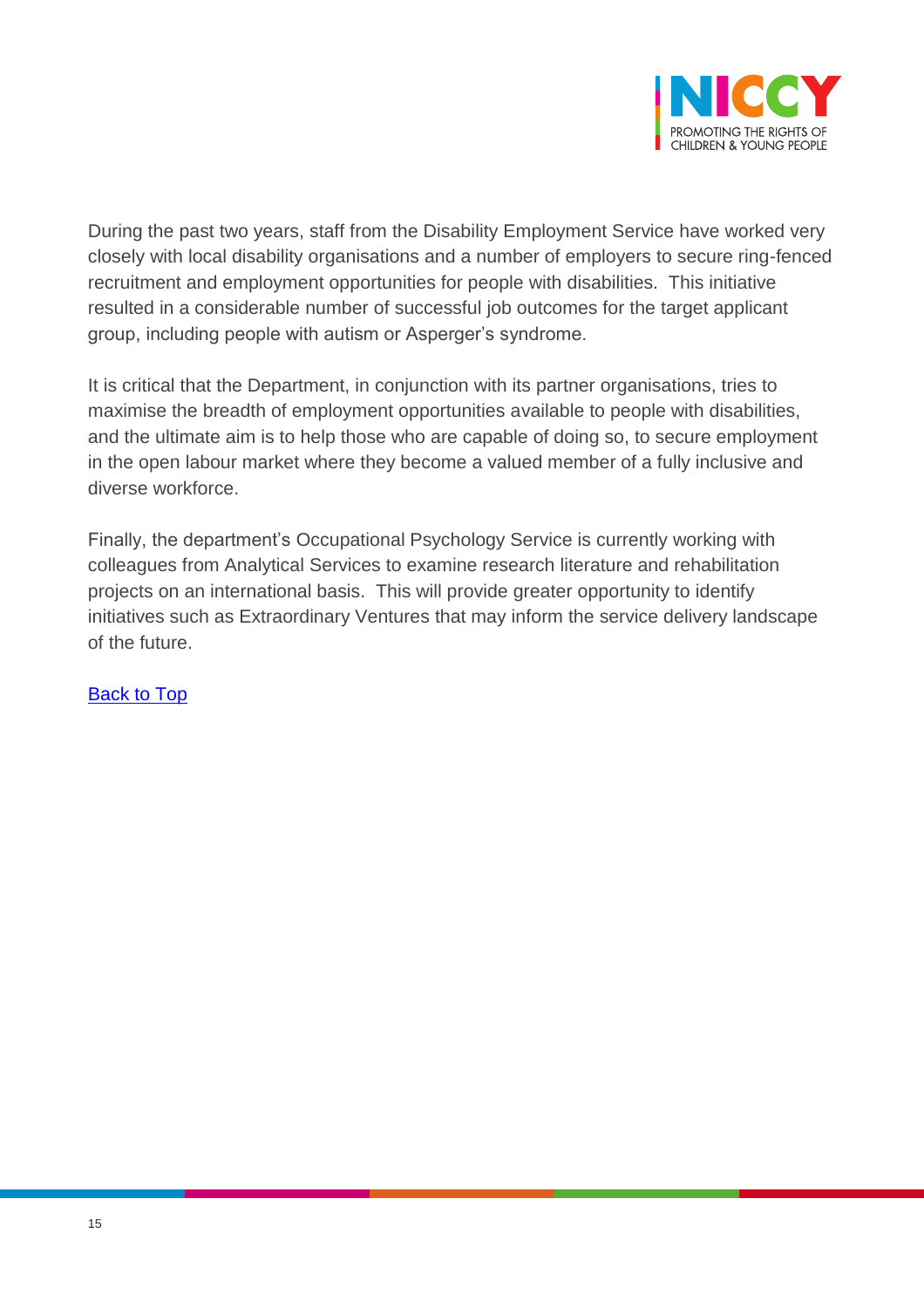

# **Department of Finance and Personnel**

## <span id="page-15-0"></span>**Health Service: Cost of Welfare Reform**

**Mr McKay** asked the Minister of Finance and Personnel what the estimated added cost is to the Health Service arising from Welfare Reform proposals; and whether his Department has carried out the estimates for this cost. (AQW 34089/11-15)

**Mr Hamilton:** In the first instance it is for the Health Minister to determine any additional costs for his Department as a consequence of the introduction of Welfare Reform. Should any such costs arise, the Health Minister may seek additional funding from the Executive through in-year monitoring rounds or the Executive's Budget process.

To date, DHSSPS has not brought any cost pressures to my attention as a consequence of Welfare Reform. Of course HM Treasury has advised that should the Executive not agree Welfare Reforms, then it will cut the Executive's DEL budget by £87 million in 2014- 15 and £114 million in 2015-16. This cost will continue to increase beyond 2015-16.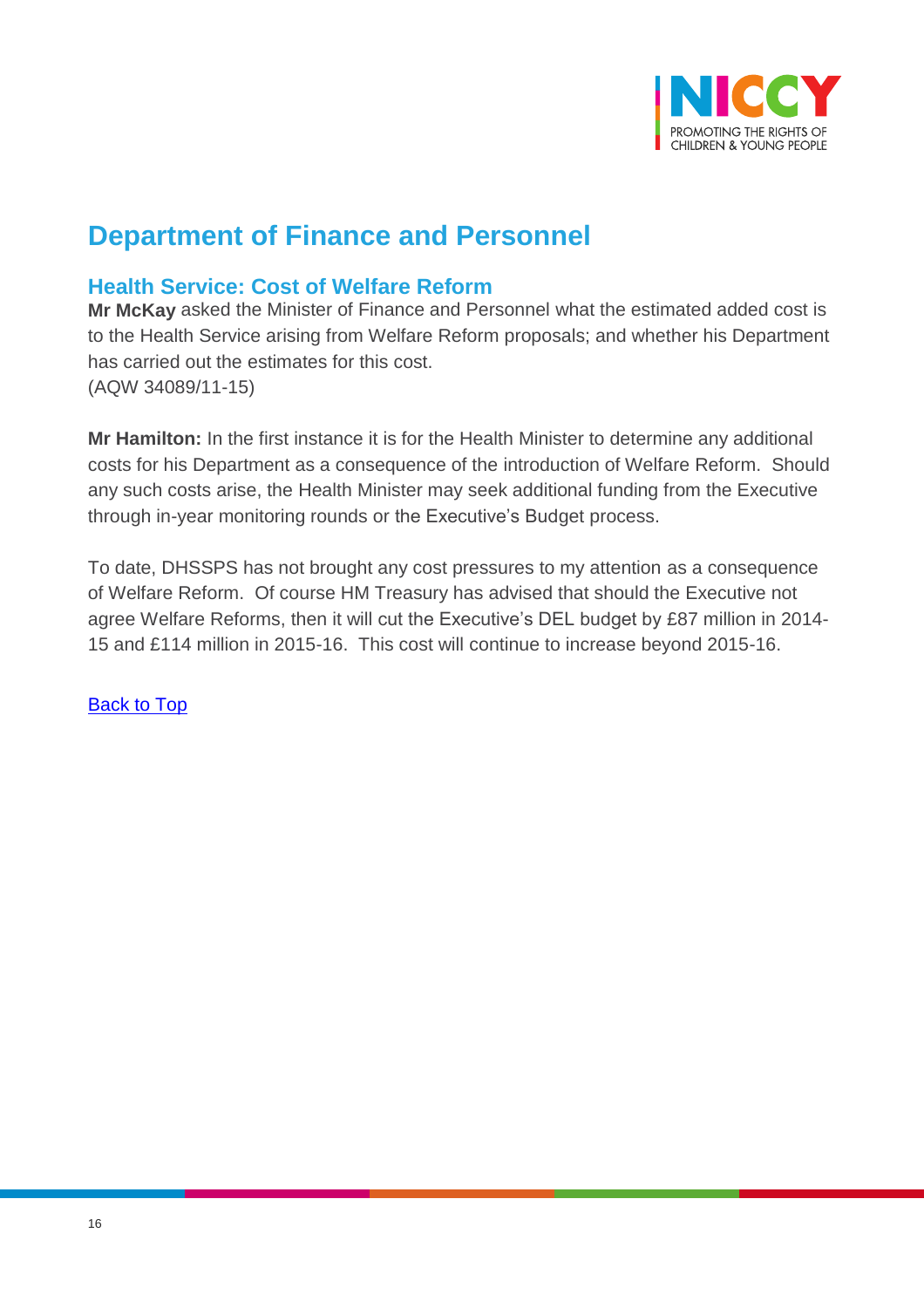

# **Department of Health, Social Services and Public Safety**

## <span id="page-16-0"></span>**Mental Health Service Provision**

**Mr McKinney** asked the Minister of Health, Social Services and Public Safety how many posts will be lost in 2014 in frontline mental health service provision in each Health and Social Care Trust as a result of efficiency savings. (AQW 33400/11-15)

**Mr Poots (The Minister of Health, Social Services and Public Safety):** All of the Health and Social Care Trusts have advised that there are no current plans for a reduction in frontline mental health service provision as a result of efficiency savings in 2014.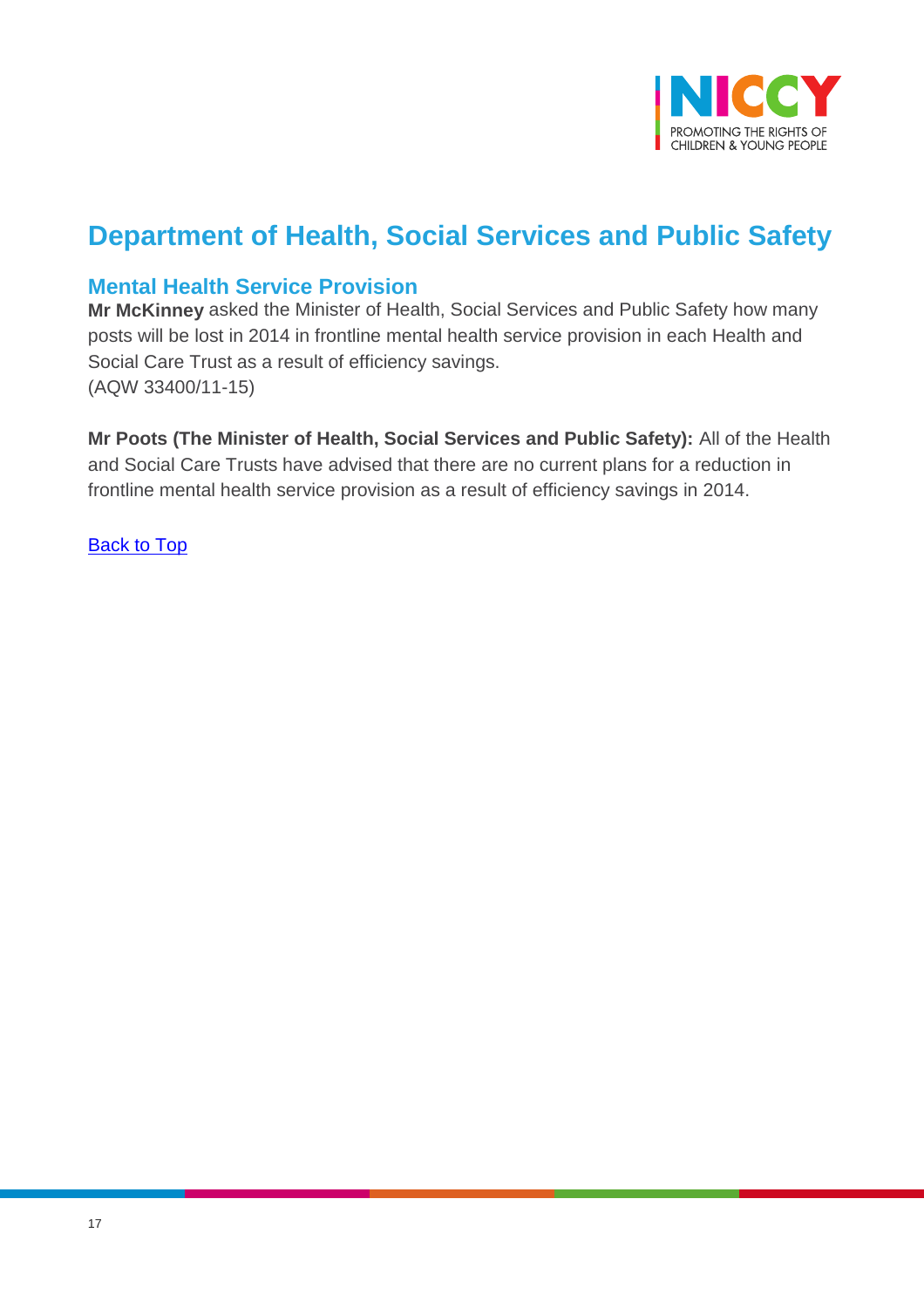

# **Department of Justice**

# <span id="page-17-0"></span>**Teenage Dating Violence**

**Ms Fearon** asked the Minister of Justice to detail the (i) awareness raising schemes; and (ii) support mechanism in place to deal with teenage dating violence. (AQW 33912/11-15)

**Mr Ford:** Preventing and responding to violence and abuse within all intimate relationships remains a key priority for my Department and our partners in the statutory, voluntary and community sectors through the work of the Regional Strategy Group on Domestic and Sexual Violence and Abuse. Local delivery networks, such as the Policing and Community Safety Partnerships and Domestic Violence Partnerships had led and funded initiatives for children and young people aimed at promoting and raising awareness of healthy relationships and providing information on the full range of support available.

The DOJ funded support service provided by Victim Support is available to all victims of crime, including all victims of violence within intimate relationships. Further help and support is available to teenage victims of intimate relationship violence through the Government funded 24 hour Domestic and Sexual Violence Helpline. Should this abuse include sexual violence and abuse teenage victims can also avail of the services of The Rowan (Sexual Assault Referral Centre).

It is important to note that children and young people up to the age of 18 who have been abused in an intimate relationship will be responded to under the requirements of The Children (NI) Order 1995; the Safeguarding Board for Northern Ireland child protection policy and procedures; and the Protocol for Joint Investigation by Social Workers and Police Officers.

The member will be aware that during the recent public consultation on the new draft strategy 'Stopping Domestic and Sexual Violence and Abuse' , which ended on 11 April 2014, officials met with young people aged fourteen to eighteen years old. These groups have now responded formally to the consultation. It is anticipated that their feedback will help to inform the strategic priorities for raising awareness of and supporting victims of teenage dating violence.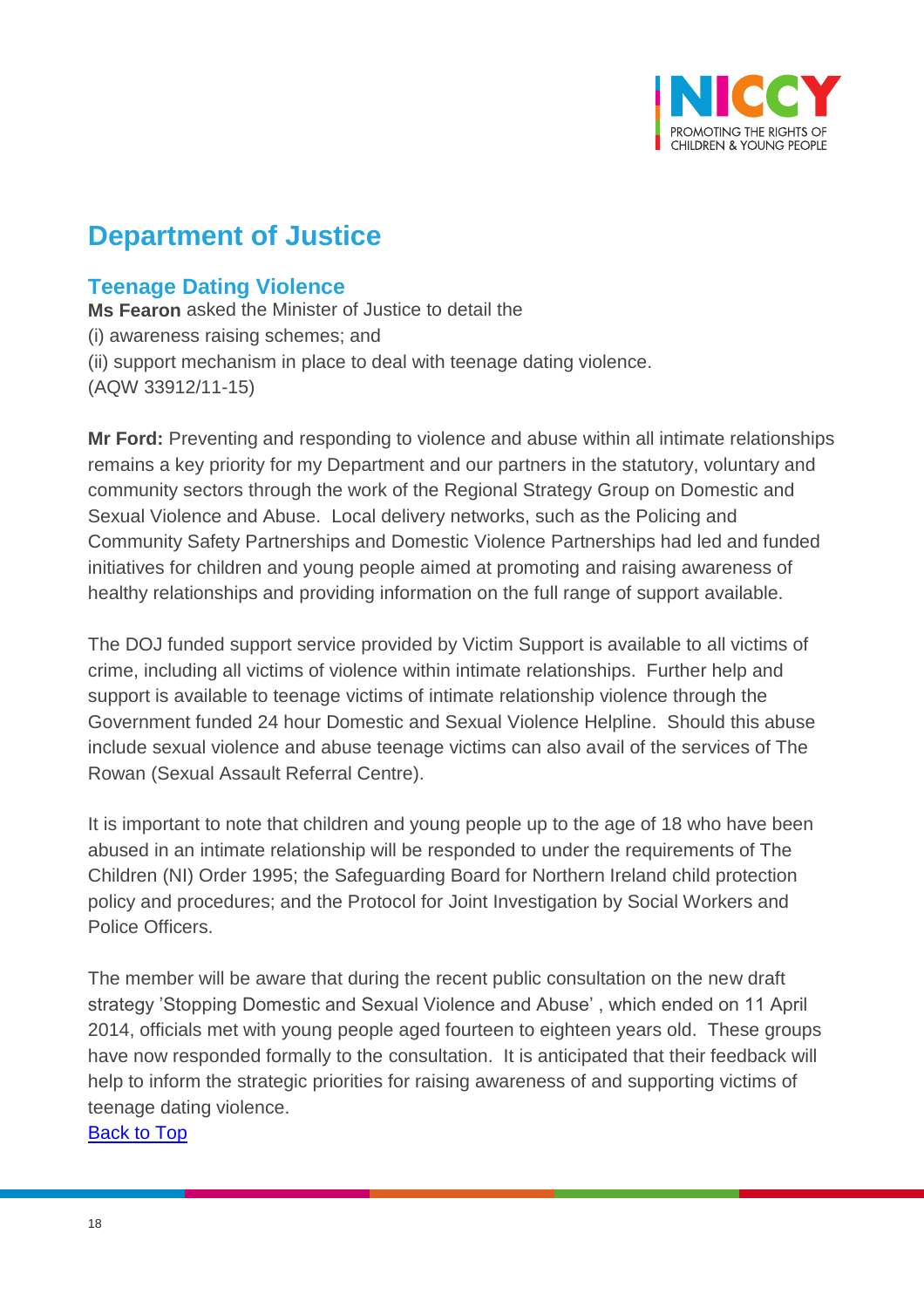

# <span id="page-18-0"></span>**Associated Sexual Charges in which Trafficking was Included**

**Lord Morrow** asked the Minister of Justice why a number of cases within the court system involving associated sexual charges in which trafficking was included on the original charges, have since had the human trafficking element dropped. (AQW 34042/11-15)

**Mr Ford:** It is the role for the Public Prosecution Service to be satisfied that the evidence which can be adduced in court is sufficient to provide a reasonable prospect of conviction. There are a variety of reasons why charges can be dropped, any of which could lead to the Test for Prosecution no longer being met for a particular offence. Every case is different and considered on its own merits.

While evidence may be insufficient to prosecute for the offence of human trafficking a prosecution may proceed for other offences such as controlling prostitution for gain, brothel keeping or proceeds of crime offences. It should be acknowledged that an effective means of combating human trafficking is disruption, which includes prosecution and the confiscation of criminal assets. The prosecution of other, also serious offences is still effective in disrupting trafficking and making Northern Ireland a hostile place for traffickers, and most importantly, that victims have been recovered. The Public Prosecution Service is independent of me as Justice Minister and I am not in a position to comment on individual cases. You may however wish to seek advice from the Director of Public Prosecutions.

I am committed to ensuring that those who would traffic and enslave others will be made to feel the full force of the criminal law. Ensuring that we have a robust and effective legislative framework is a vital part of the fight against human trafficking and slavery.

Following public consultation, I intend to bring forward legislative changes to strengthen further Northern Ireland's response to these crimes. These include new measures to consolidate offences which will make it administratively simpler for investigators and prosecutors to bring forward prosecutions. As set out in the 2014-15 Northern Ireland Action Plan on human trafficking and exploitation these legislative measures will be supported and complemented by a range of other administrative and nonlegislative responses including training, awareness raising and support for victims and witnesses.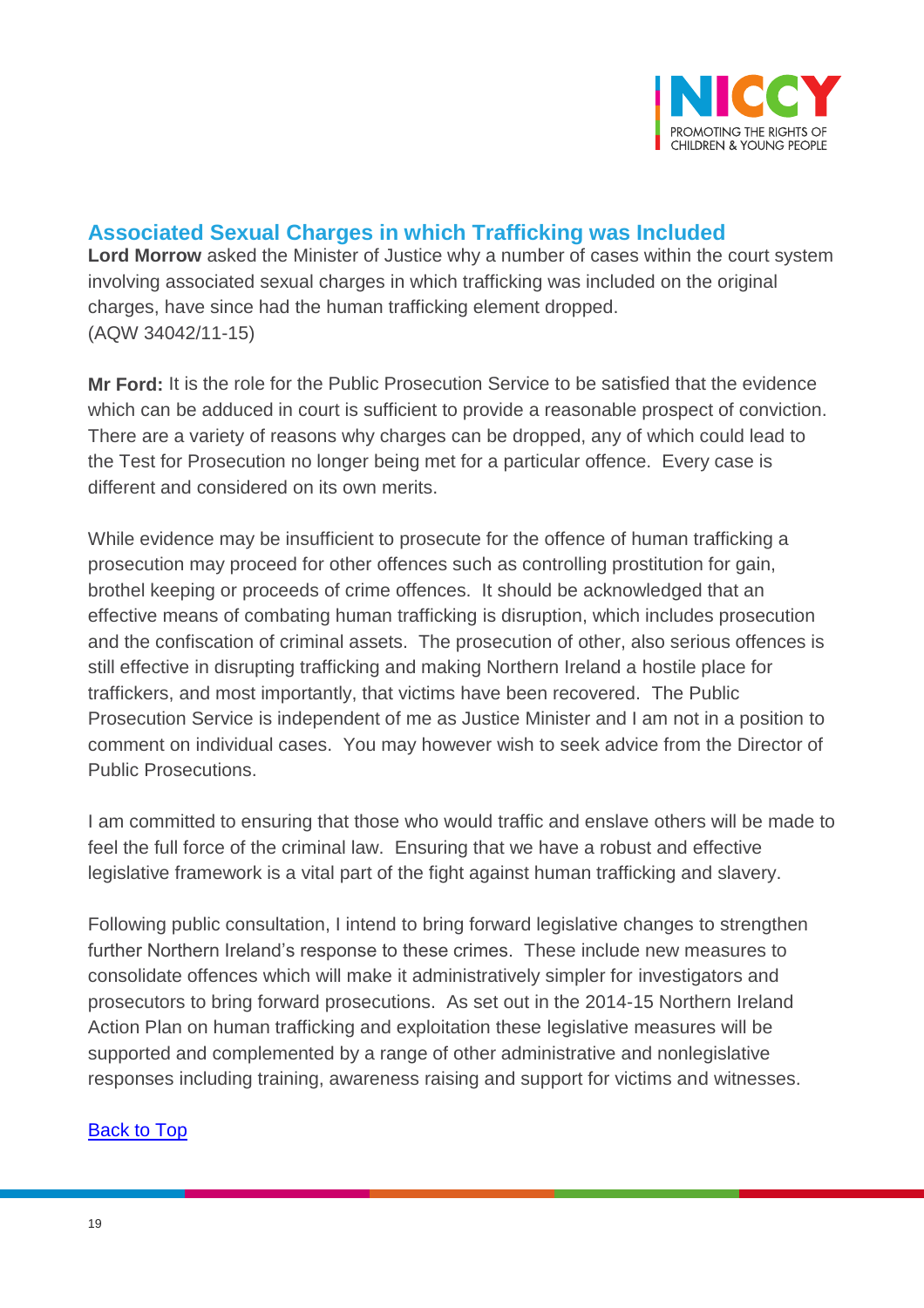

# <span id="page-19-0"></span>**Sexual Offences Act 2003: Victims**

**Lord Morrow** asked the Minister of Justice, pursuant to AQW 33659-11-15, whether the alleged victims in these cases are adults or children. (AQW 34071/11-15)

**Mr Ford:** There is one child and two adult alleged victims in the three cases identified in AQW33659-11-15.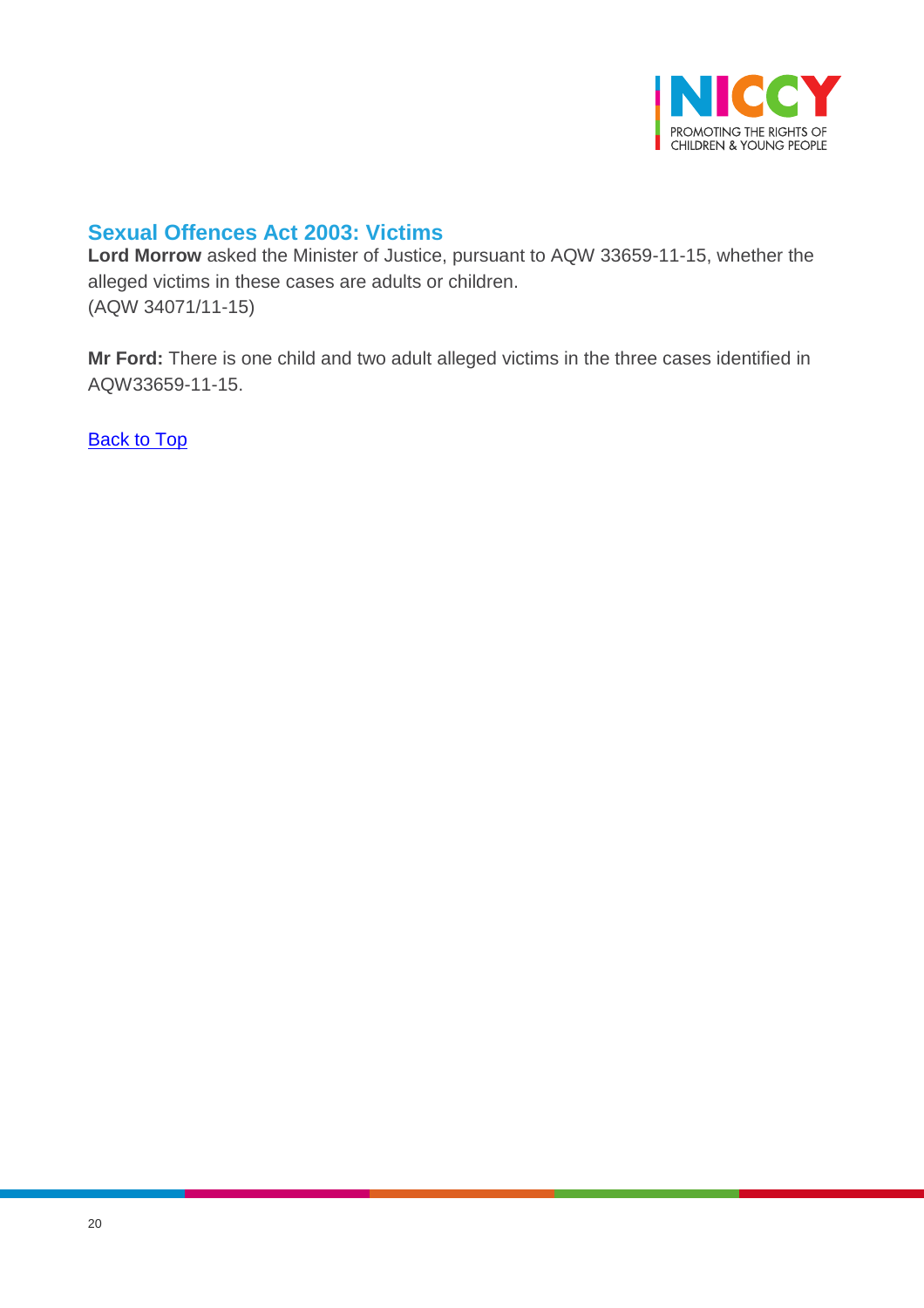

# **Department of Social Development**

## <span id="page-20-0"></span>**The Homelessness Monitor Northern Ireland**

**Mr Copeland** asked the Minister for Social Development what actions his Department will take as a result of the findings of The Homelessness Monitor Northern Ireland, produced by Crisis and the Joseph Rowntree Foundation. (AQW 33803/11-15)

**Mr McCausland (The Minister for Social Development):** NIHE presented at the launch in Belfast of the Homelessness Monitor Northern Ireland. This report provided a 'baseline' account of how homelessness stood in Northern Ireland in 2013. It also highlighted emerging trends and forecasts of some of the likely changes, identifying developments likely to have the most significant impacts on homelessness. These include welfare, housing and other social policy reforms, including cutbacks in public expenditure.

The report indicates that rates of statutory homelessness are higher in Northern Ireland than the rest of the UK. However, it did qualify that this was partly as a result of different policy and administrative practices that differ than those in Great Britain as can be seen in the two quotes from the report below:

- i "This reflects in part the fact that acceptances have fallen in England and Wales as a result of the vigorous implementation of the Homelessness Prevention/Housing Options model. There has also been a more recent but similarly substantial drop in the levels of statutory homelessness in Scotland as a result of the later adoption of the Housing Options model"
- ii. "Another contributory factor to the rates of statutory homeless in Northern Ireland may be local administration tradition of the treatment of certain categories of applicants. In particular, older people whom it is unreasonable to expect to continue to occupy their current accommodation (e.g. because they cannot manage the stress), are treated as statutory homeless in Northern Ireland whereas they are generally accommodated via mainstream allocation processes elsewhere in the UK."

This means that the information on levels of statutory homelessness compared to Great Britain are not directly comparable.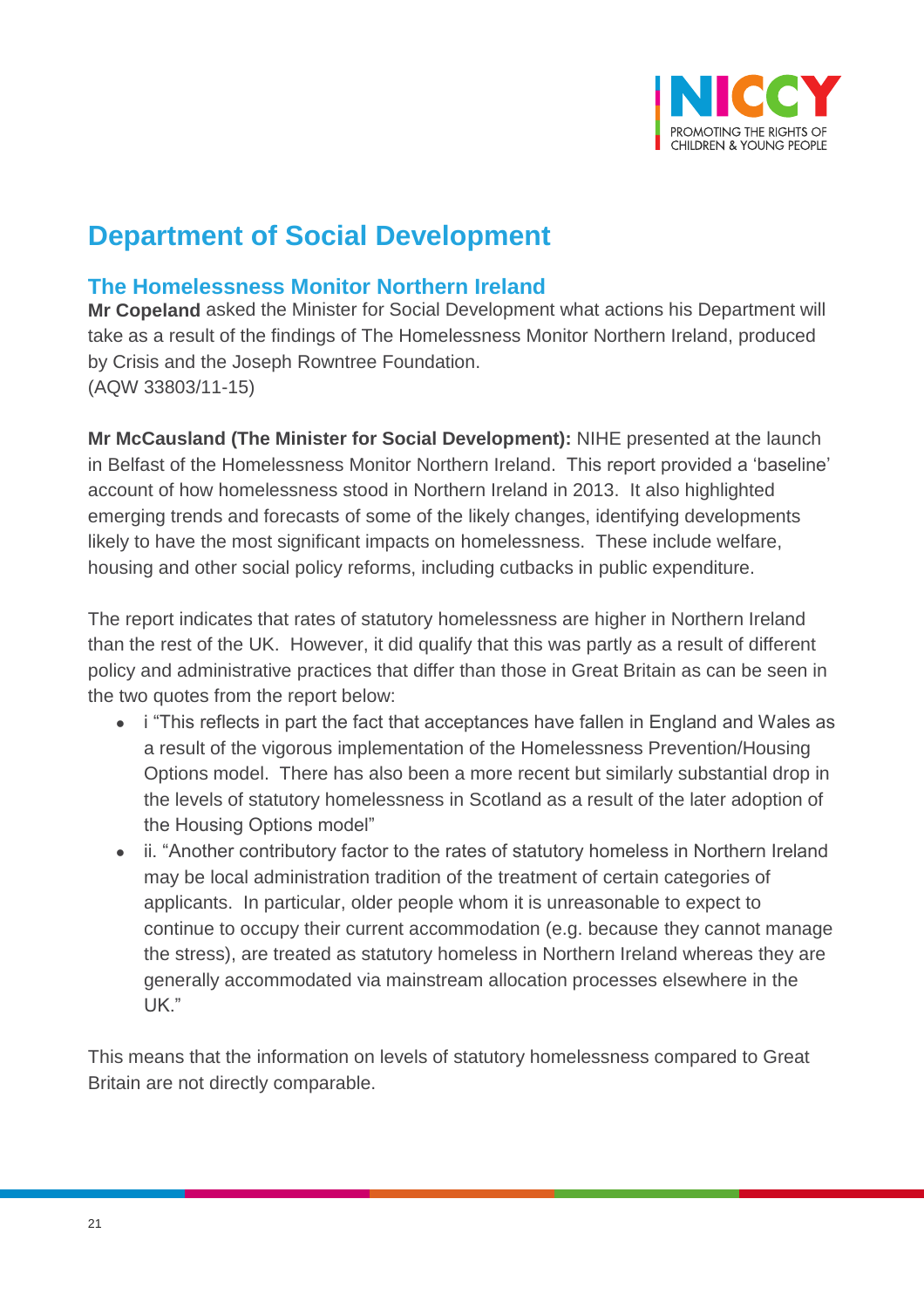

The Housing Executive has produced a Homeless Strategy 2012 – 2017 to address homelessness in Northern Ireland with the aim of eliminating long term homelessness and rough sleeping across Northern Ireland by 2020. The Homeless Strategy 2012 – 2017 has recently been reviewed, taking account of the findings of the Homeless Monitor Northern Ireland 2013. Key themes have been identified going forward;

- Given the significant impact within Great Britain the adoption of a Housing Options approach in Northern Ireland will be investigated which will examine an individual's options and choices in the widest sense when they look for housing advice. This approach features early preventative intervention and explores all possible housing options including social renting, private renting, owner-occupation and remaining in current accommodation.
- The implementation of a Housing First approach is based on the concept that a homeless individual's first and primary need is to obtain stable housing, and that the other issues that may affect them can and should be addressed once housing is obtained. This approach moves away from the use of temporary accommodation hostels towards an emphasis on placing homeless households directly into mainstream accommodation with appropriate support provided. A Housing First pilot scheme managed by the Depaul organisation is currently operating in Belfast. It helps chronically homeless people with complex needs move from a hostel environment to independent living with necessary support and prevents repeat homelessness.
- The development of a Common Assessment Tool to comprehensively assess the health and social care needs of those presenting as homeless. This approach, which has been agreed with the sector, would ensure that an initial assessment of a homeless person's housing and support needs would be easily accessible to a wide variety of agencies across Northern Ireland thus allowing appropriate help to be provided in a timely manner.
- The introduction of a Central Access Point for all homeless services will be explored examining the creation of a centralised facility which advises on current temporary and permanent housing vacancies and has access to a range of support services. This model, which will remove the need to travel or contact a range of homeless agencies, will provide a known single point of contact for a homeless person who requires immediate help with accommodation or other support requirements. The Housing Executive will establish revised inter-agency structures to develop these themes both centrally and locally.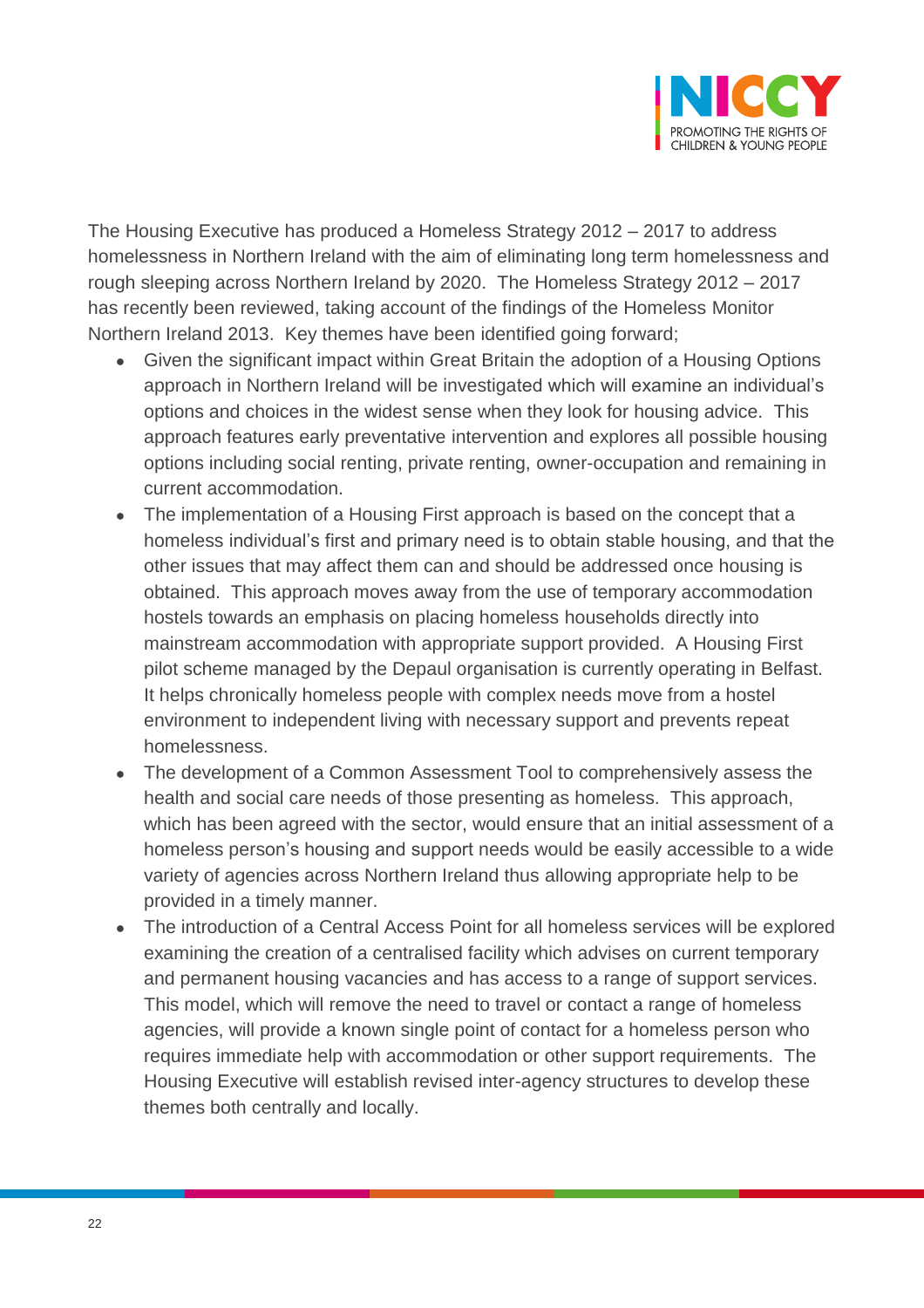

Within these new forums it will continue to work with a wide range of voluntary, statutory and private stakeholders to produce and deliver on action/commissioning plans.

#### [Back to Top](#page-0-0)

## <span id="page-22-0"></span>**Level of Homelessness**

**Mr Copeland** asked the Minister for Social Development to outline his Department's plans to address the level of homelessness.

(AQW 33804/11-15)

**Mr McCausland:** The Housing Executive has produced a Homelessness Strategy 2012 – 2017 with the main aim that long term homelessness and rough sleeping is eliminated across Northern Ireland by 2020. There has been steady progress to date relevant to the strategy's 38 recommendation action plan. The Housing Executive achievements funded from the Homelessness Budget include;

- Simon Community undertaking a preventative homeless programme within schools
- Housing Rights Service working with prisoners to find suitable accommodation on release
- Women's Aid extending their Domestic and Sexual Violence Helpline to aid vulnerable women
- The procurement of a Private Rented Sector Access Scheme by Smartmove NI
- The establishment of a Multi-Disciplinary Team in Belfast to support homeless people with complex needs
- The development of crisis facilities an accompanying street outreach services for rough sleepers and street drinkers in Belfast and Londonderry.

In addition through the Housing Related Support Strategy £26.6 million funding for homeless linked services has been provided within the Supporting People programme for 2014/15.

The Homeless Strategy 2012 – 2017 has recently been reviewed, taking account of the findings of the Homeless Monitor Northern Ireland 2013.

Key themes have been identified going forward;

 Given the significant impact within Great Britain the adoption of a Housing Options approach in Northern Ireland will be investigated which will examine an individual's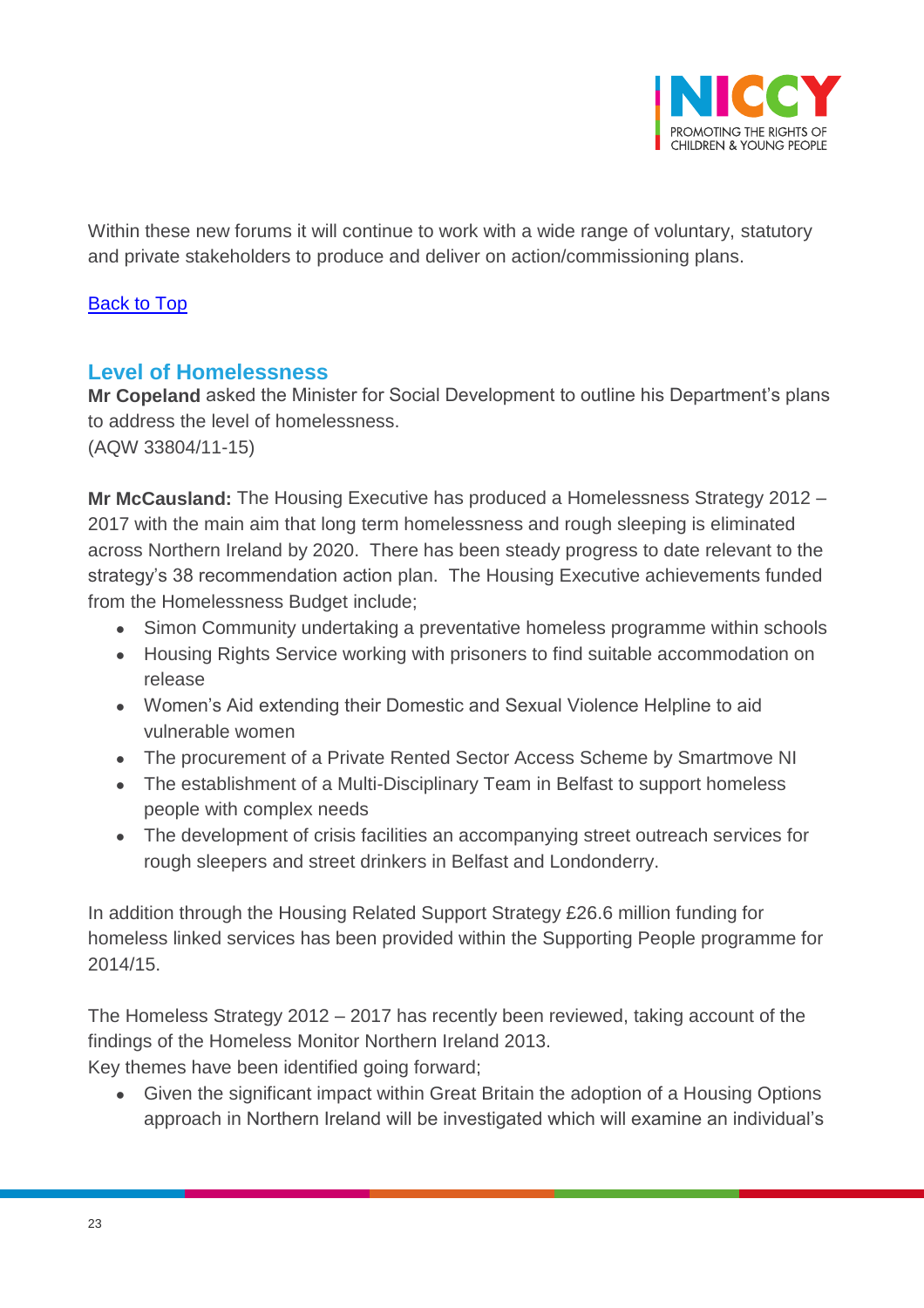

options and choices in the widest sense when they look for housing advice. This approach features early preventative intervention and explores all possible housing options including social renting, private renting, owner-occupation and remaining in current accommodation.

• The implementation of a Housing First approach is based on the concept that a homeless individual's first and primary need is to obtain stable housing, and that the other issues that may affect them can and should be addressed once housing is obtained. This approach moves away from the use of temporary accommodation hostels towards an emphasis on placing homeless households directly into mainstream accommodation with appropriate support provided.

A Housing First pilot scheme managed by the Depaul organisation is currently operating in Belfast. It helps chronically homeless people with complex needs move from a hostel environment to independent living with necessary support and prevents repeat homelessness.

- The development of a Common Assessment Tool to comprehensively assess the health and social care needs of those presenting as homeless. This approach, which has been agreed with the sector, would ensure that an initial assessment of a homeless person's housing and support needs would be easily accessible to a wide variety of agencies across Northern Ireland thus allowing appropriate help to be provided in a timely manner.
- The introduction of a Central Access Point for all homeless services will be explored examining the creation of a centralised facility which advises on current temporary and permanent housing vacancies and has access to a range of support services. This model, which will remove the need to travel or contact a range of homeless agencies, will provide a known single point of contact for a homeless person who requires immediate help with accommodation or other support requirements.

The Housing Executive will establish revised inter-agency structures to develop these themes both centrally and locally. Within these new forums it will continue to work with a wide range of voluntary, statutory and private stakeholders to produce and deliver on action/commissioning plans.